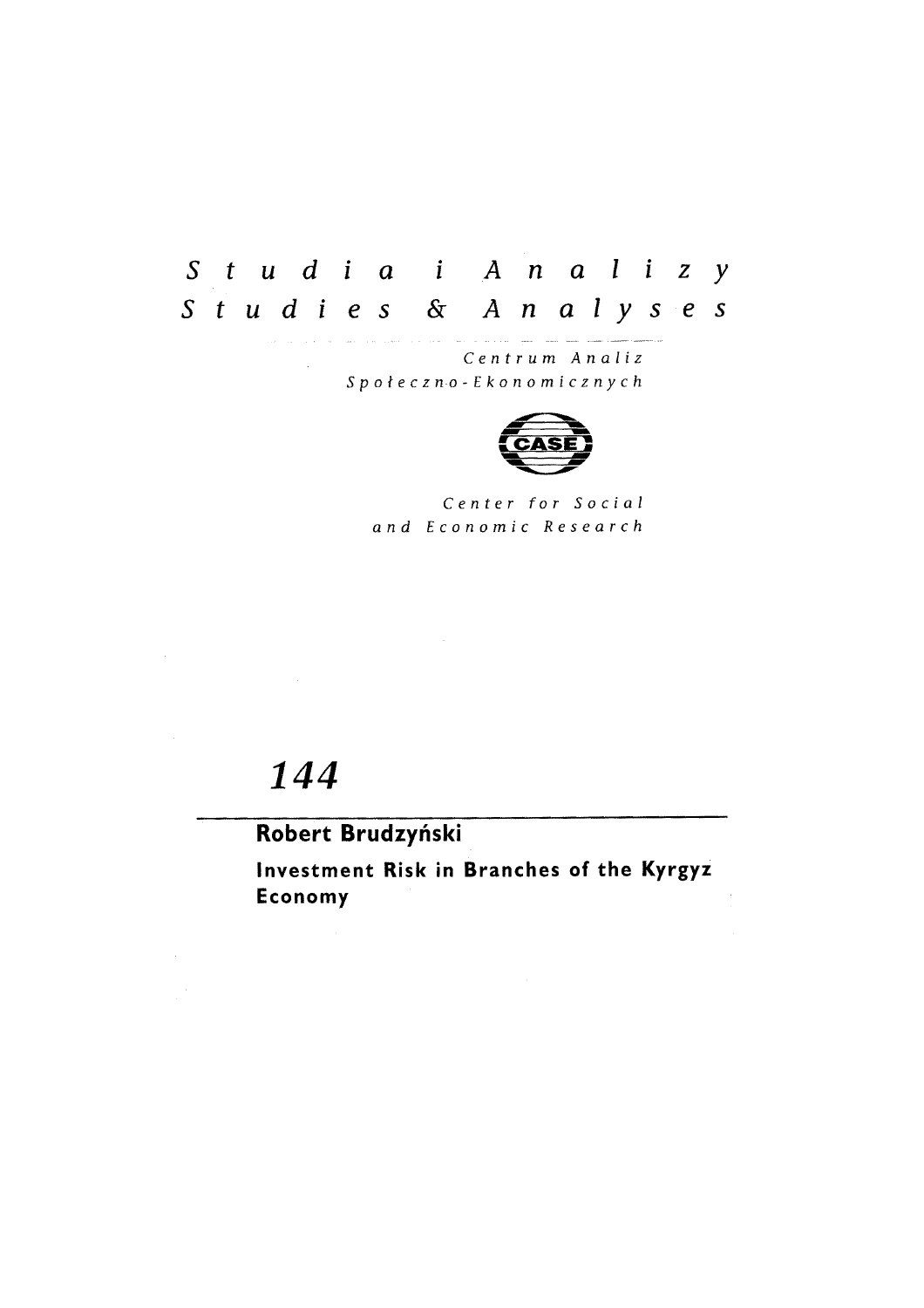Materials published here have a working paper character. They can be subject to further publication. The views and opinion expressed here reflect Authors' point of view and not necessarily those of CASE.

This paper was prepared for the project "Support for the Economic Transition in FSU Countries" financed by The Stefan Batory Foundation, Warsaw, and Open Society **Institute, New York** 

© CASE - Center for Social and Economic Research, Warsaw 1998

Style Editing: Katarzyna Trzaska

Graphic Design: Agnieszka Natalia Bury

DTP: CeDeWu - Centrum Doradztwa i Wydawnictw "Multi-Press" Sp. z o.o.

ISSN 1506-1639, ISBN 83-7178-094-X

Publishers:

CASE - Center for Social and Economic Research ul. Bagatela 14, 00-585 Warsaw, Poland, tel. (4822) 628 09 12, 629 43 83, fax (4822) 628 65 81 e-mail: case@case.com.pl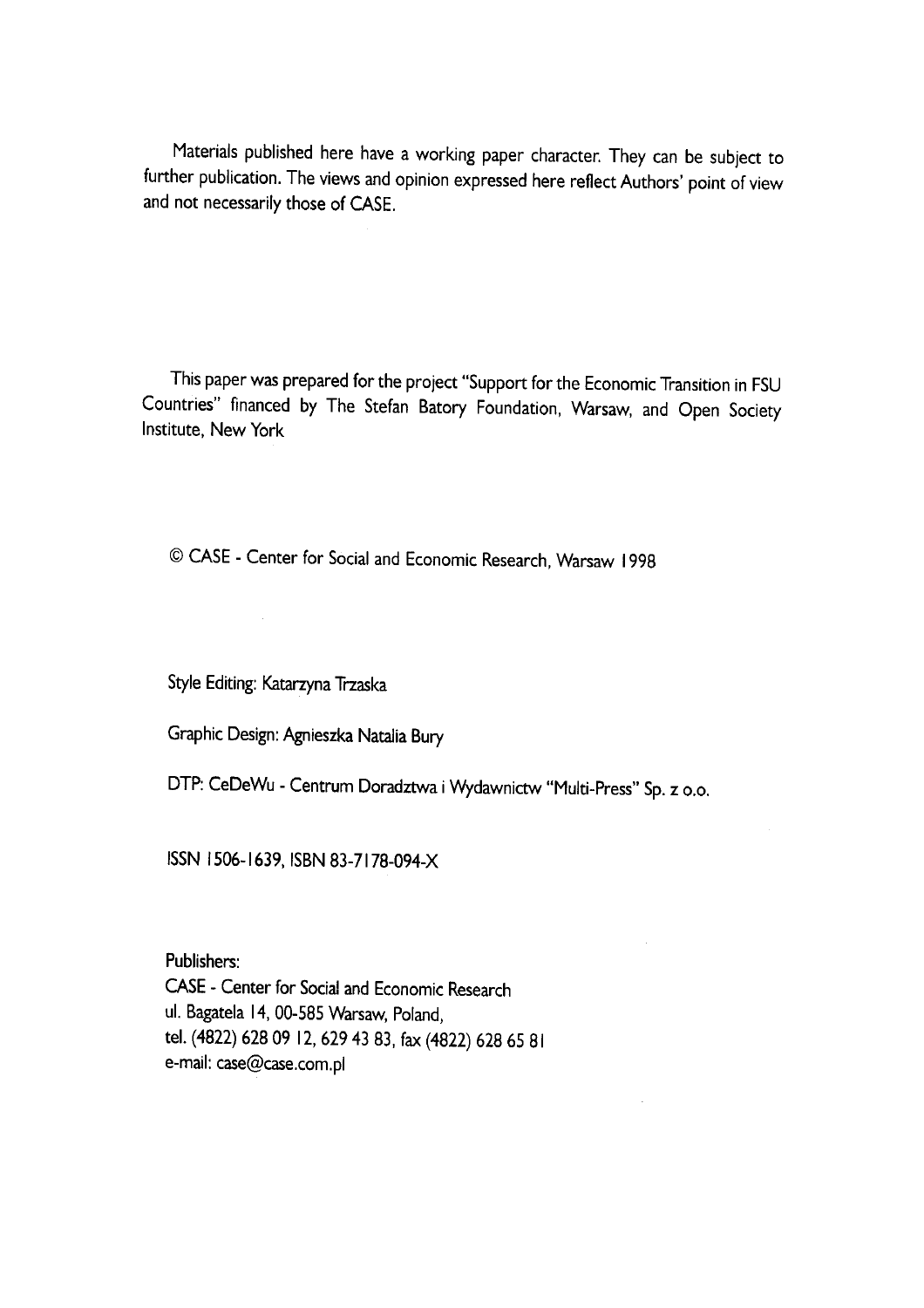### **CONTENTS**

| 3. Results of the analysis of investment risk in branches of Kyrgyz  |    |
|----------------------------------------------------------------------|----|
|                                                                      |    |
| 4. Conclusions - possible applications of results of the analysis of |    |
|                                                                      | 20 |
|                                                                      |    |
|                                                                      |    |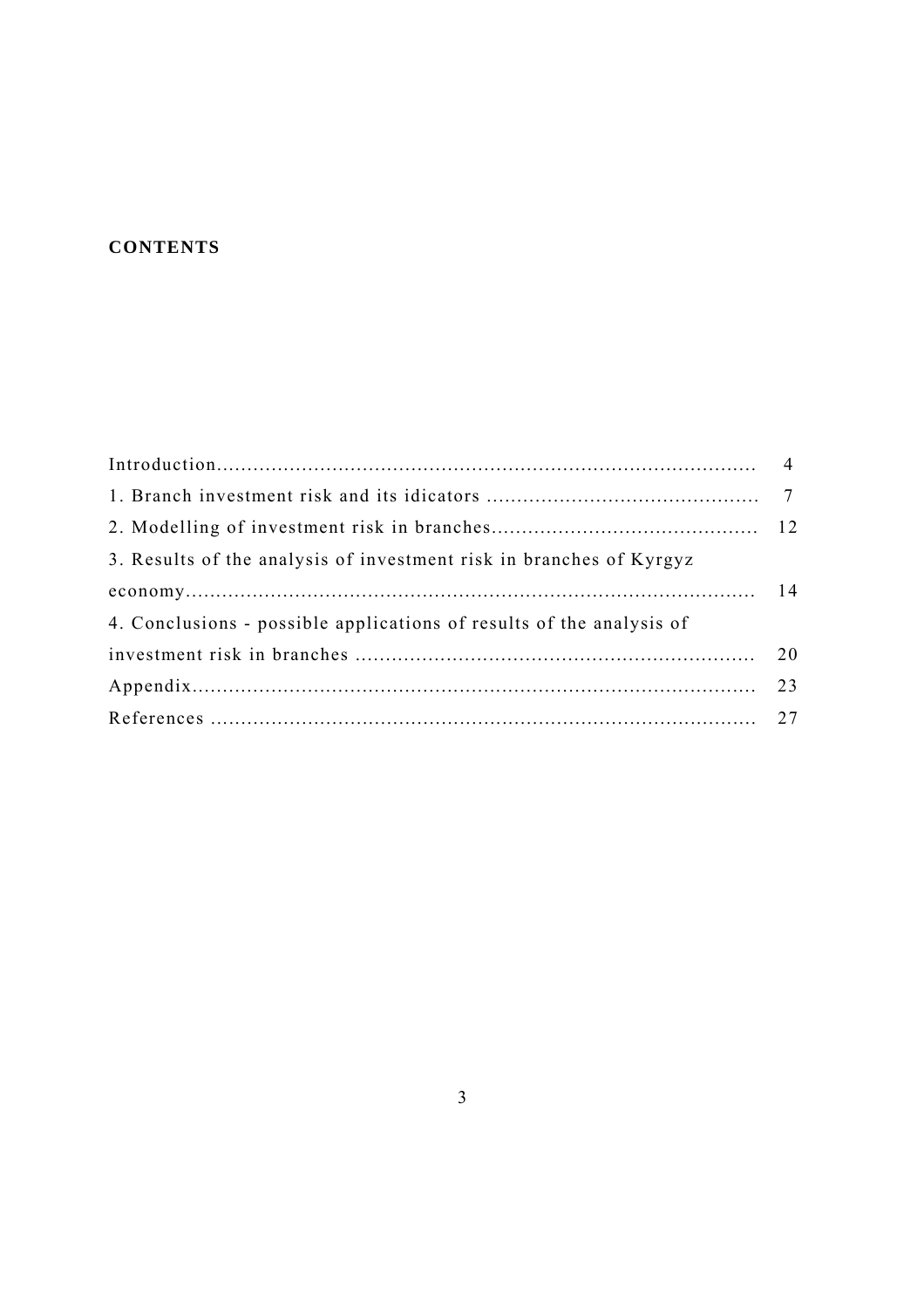#### **Introduction**

 In 1992 Kyrgyzstan was among few Central Asian countries that initiated the process of intensive systemic transformation based on, in general terms, a transition to a market economy and involved economic liberalization and the implementation of institutional changes including the privatization of the state - owned sector. In subsequent years similar reforms - although often with different structure and scope - were launched in the remaining countries of the region.

 After the first few years of intensive and widespread economic reforms, Kyrgyzstan began to attract the attention of foreign investors. In the period 1992-1997 the total flow of foreign investment in Kyrgyz Republic reached the level of 644.7 million US dollars, and became a dominated form of the investment activities. It has been recognized that foreign investment promotes the restructuring of industry and ensures the integration of the national economy into the word economy. Moreover, it stimulates economic growth and development, providing economies in transition not only with financial resources but also with new technologies, better management techniques and access to international markets. Therefore, the desire to attract foreign investors became one of the main driving forces of the reform process in Kyrgyzstan and in all transition economies.

The main part of foreign investment in Kyrgyz Republic in the period 1972-1997 concentrated on the development of the *Kumtor* gold mine (the share of *Kumtor* in the total foreign investment in Kyrgyzstan in the period 1992-1997 was about 80%). Unfortunately, apart from the Kumtor project, foreign investors have shown only very limited interest in the Kyrgyz Republic relative to that shown to some other countries of the region. Nevertheless, foreigners invested to oil industry, tobacco industry, sugar industry, soft drinks production and milk processing. In regional context foreign investment concentrated mainly in Issyk-Kul region (where the gold mine *Kumtor* is located). The importance of *Kumtor* for the development of the region is enormous (in 1997 84.7% of total production of the region came from *Kumtor*). In Chuy region 52% of total production comes from the joint-venture enterprise *Bakay*. In Djalal-Abad region the share of another joint-venture firm *Kyrgyz-Petroleum Kompani* in total production of the region reached 73.1% in 1997. In Bishkek, the capital of the country, the significant part of regional output is produced by such international or joint-venture firms as,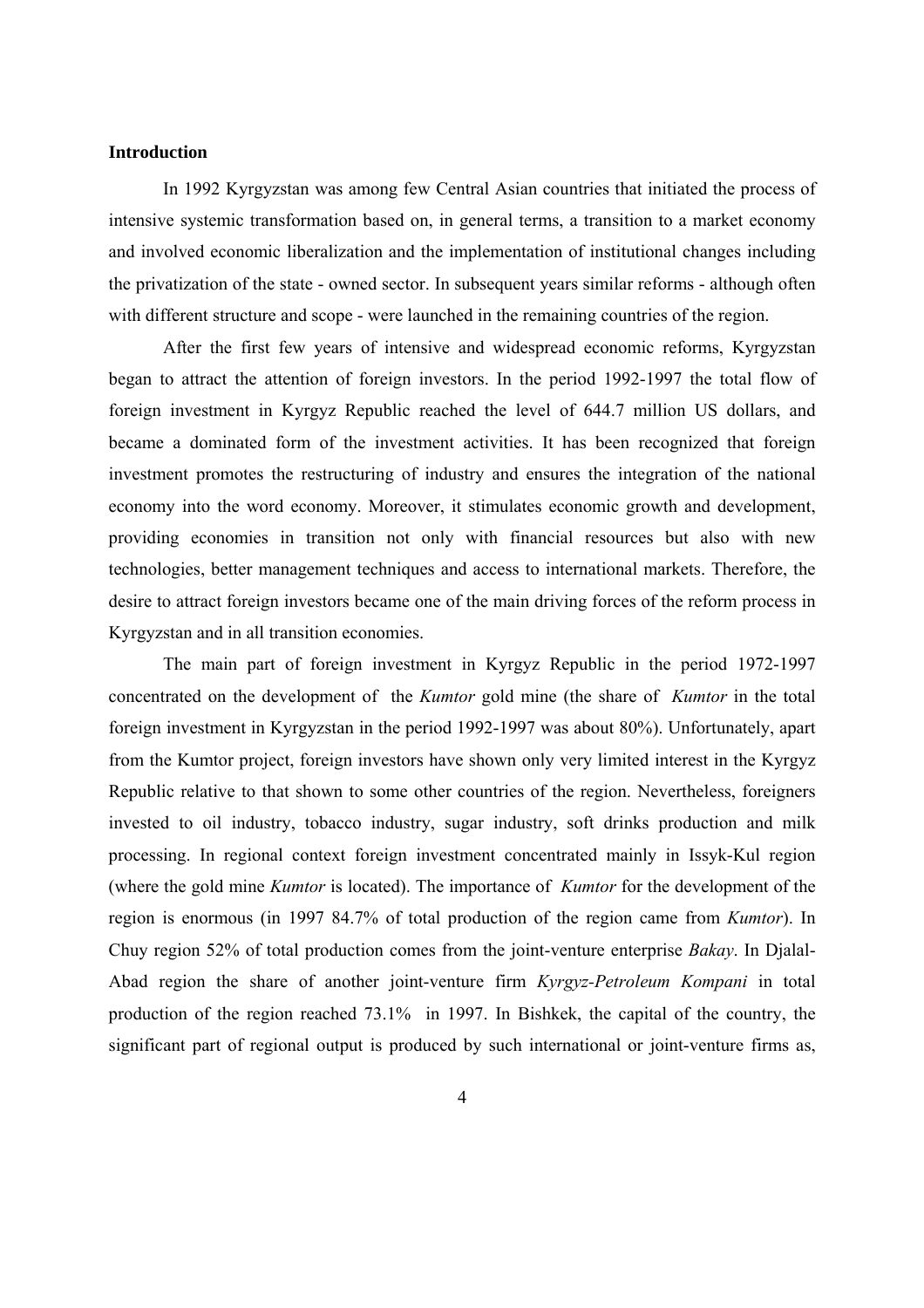*Coca-Cola* (*Кока* – *Кола*, soft drinks industry), *Bakay* (*Бакай*, sugar industry), *Kitlap* (*Китлап*, food industry), *Chuy-glass* (*Чуй – Гласс*, glass packages), *Bakay-suu* (*Бакай – cvv*, mineral water production), *Eridan* (Эридан – *cym*, milk processing industry), *Simex* (Симекс, furniture industry), *Icekvin* (*Айсквин*, ice-cream production). Till the date very small foreign investment flow (22.6 million USD) has been observed in Osh region (in this region lives 32% of the population of the Kyrgyz Republic, but it has to compete for foreign investments with relatively well industrialized neighbor region − Fergana Valley in Uzbekistan).

 Most of foreign investment in Kyrgyzstan goes to the industry, however, the share of foreign or join-venture firms in the industry does not exceed 25% of the total number of firms with foreign capital (46% of such, usually very small, enterprises concentrate in trade and in restaurants, cafes, hotels).

At the end of 1997 about 19700 employees<sup>1</sup> (1.2% of total number of employees) worked in enterprises with a joint (Kyrgyz and foreign) capital. In 1997 an average monthly salary in these enterprises was about 4 times higher than an average salary in Kyrgyzstan.

 Foreign and joint-venture firms produced in 1997 about 10.5% of GDP of the Kyrgyz Republic (practically, 100% of Kyrgyz production of such goods as sugar, fuel, diesel oil, computers (assembling), glass packages, tea, and salt, is produced in enterprises with foreign capital). Moreover, 78.5% of macaroni and noodles, 53.2% of jewelry and related articles, 53.2% of soft drinks, 52.8% of textile production is produced in such firms as well.

 In 1997 foreign and joint-venture firms exported goods for more than 104.6 million US dollars (17.3% of the total export of the Kyrgyz Republic). It should be mentioned, however, that data above do not include the export of gold which is organized by Kyrgyz firm. Value of the gold − produced in join Kyrgyz-Canadian firm but exported by Kyrgyz firms − consists about 160 million US dollars (25% of the total export of the Kyrgyz Republic).

 To summarize: the scale of the foreign investment in the Kyrgyz Republic (excluding *Kumtor*) is relatively small, but the data presented above show that this is a vital factor for the economic development.

 $\begin{array}{c|c}\n\hline\n\end{array}$  $<sup>1</sup>$  This number includes about 1000 foreigners working in Kyrgyzstan.</sup>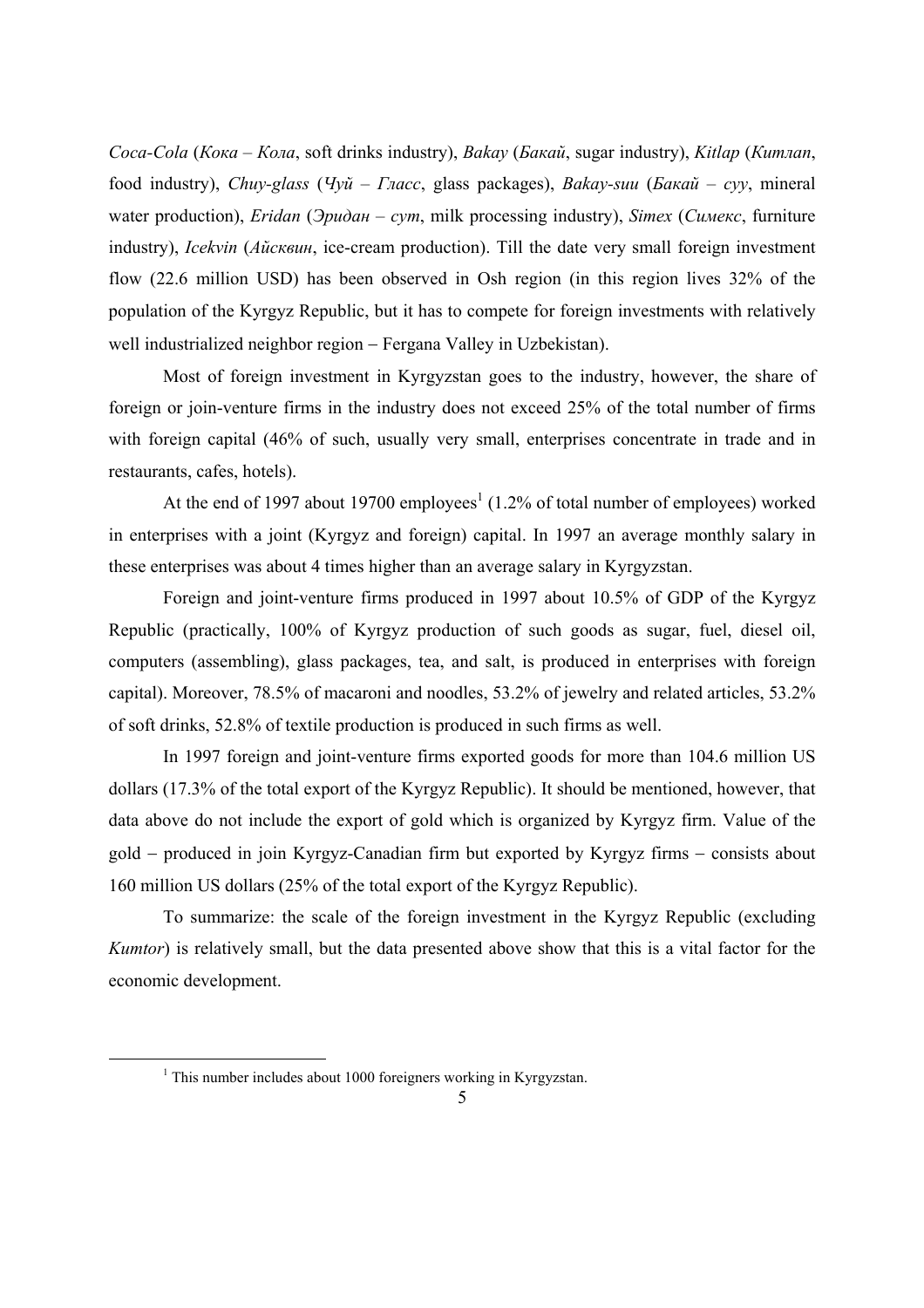Very limited interest of foreign investors in the Kyrgyz Republic (138 US dollars per capita, and except of *Kumtor* − only 27 US dollars) follows from limited attractiveness of Kyrgyzstan which does not have, unlike the neighbor countries, almost any natural resources (gold is an exception). Small market (4.7 millions of inhabitants), low income (in 1997 an average salary was equal approximately 35 US dollars), and underdeveloped communication and telecommunication infrastructure do not bring in foreign investors. Moreover, post-soviet bureaucracy, corruption, and underdeveloped financial sector harm the investment and development of the private sector as well.

 It should be stressed that to attract domestic and foreign investors, some major steps have been accomplished in improving the legal and regulatory framework. Some key business laws, such as the law on pledges and the procurement law, has been enacted. However, in several critical areas, there are still some inconsistencies that harm investors (in order to be fully conducive to private sector development and foreign investment, more stability and predictability is still required in the legal and regulatory framework so as to prevent ad hoc changes of laws and regulations by government or parliament). Moreover, to attract foreign investors the business information system has to be developed in the Kyrgyz Republic. The risk, naturally associated with any investment, can be reduced only if information about the main risk factors in the market (as complete as possible) is used in the investment decisions. Note, that it does not mean that the development of the business information system about investment risk will guarantee immediate inflow of foreign investment, but it will allow appropriate evaluation of the investment risk which affects all investment decisions. Better knowledge of the level of investment risk will surely support investment and attract foreign capital.

 The following study is focused on investment risk in particular branches of the Kyrgyz economy, i.e. in groups of enterprises providing the same or similar goods or services. The research involves construction of a composite scale on which branches are placed in an order of declining investment risk. Chapter 1 introduces factors determining the level of investment risk in branches. Chapter 2 presents the methodology of research, while Chapter 3 contains a description of the results of analyses of investment risk in branches of the Kyrgyz economy in 1997. The study concludes with pointing out the possible applications of its results.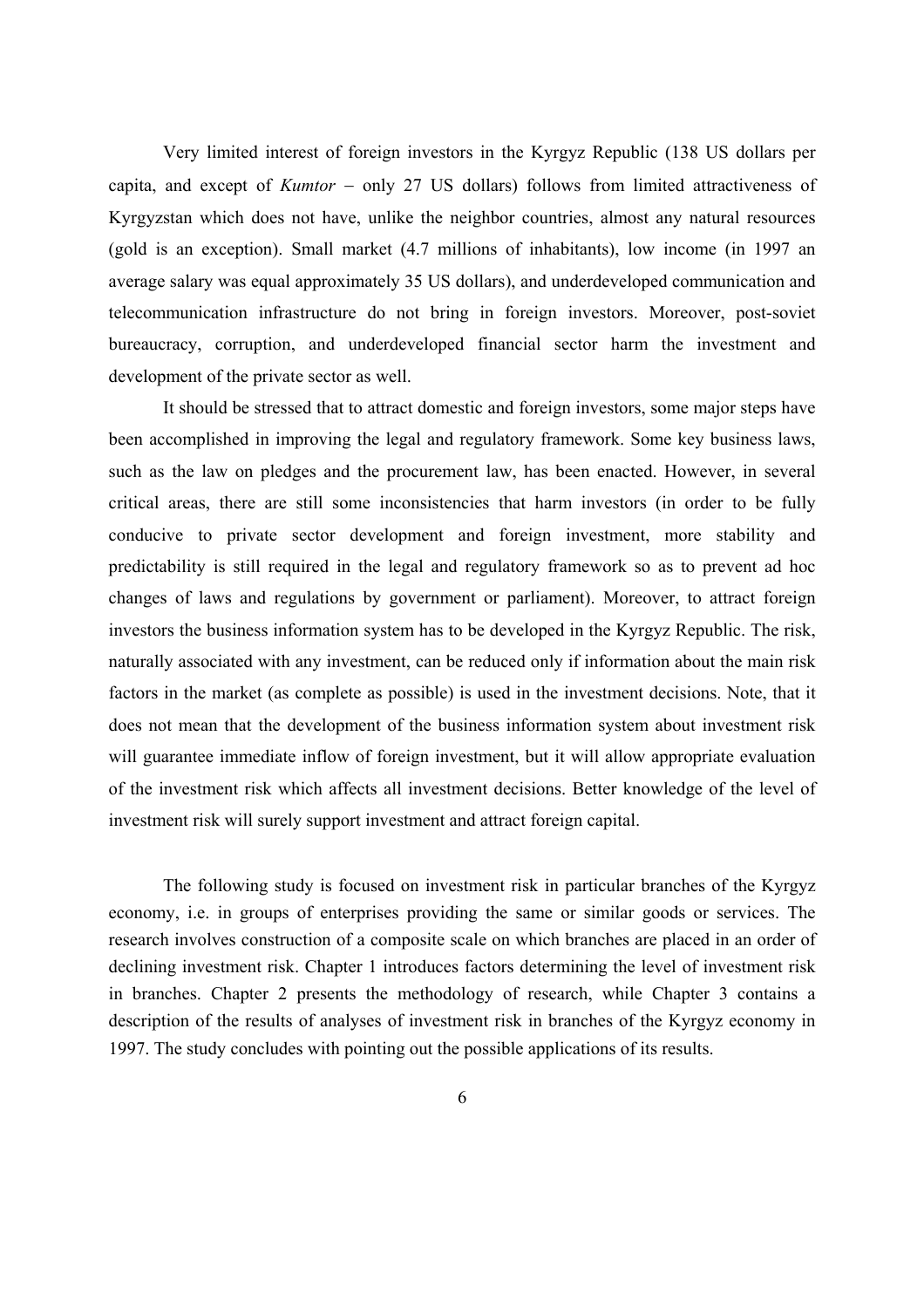The Author would like to gratefully acknowledge the contribution of Goscominvest and Natstatcom of the Kyrgyz Republic employees Guljan Oruzbaeva, Nurbek Toichubaev, Luksena Igufovna, Galina Samohleb, which rendered the accomplishment of this study possible.

#### **1. Branch investment risk and its indicators**

 Investment risk is defined in this study as the potential degree of threat to achieving economic results expected by the investor. The higher the investment risk, the lower the probability of achieving favorable economic results. This results from the conviction that any concept is a combination of phenomena rather than a simple, directly observable phenomenon<sup>2</sup>. Such a situation is also the case with the branch investment risk.

 The branch investment risk is composed of three basic aspects: the efficiency-related, structural and systemic one<sup>3</sup>.

 Factors directly dependent on the efficiency of operation of branches are reflected by the efficiency-related aspect. This aspect can be divided into three dimensions representing profitability, liquidity and pace of development.

 The structural aspect reflects the risk factors specific of a given branch and resulting from the specific features of the conducted activity. Entities of a given branch have only limited chances of influencing this part of the risk, although they are not totally deprived of these chances. For example, entities operating in energy- and material-intensive branches can employ more energy- and material-saving technologies, and this way exert their impact on the risk level. In this aspect, we can talk about risks involved with the specificity of the process of production (technology risks), and risks involved with the economic potential of a branch.

 The third and final aspect - the systemic one - is the reflection of risk factors in a branch, resulting from the branch position in the economic system of the state and in the world economy. In this case, the risk is least dependent on the branch itself, as the government of the Kyrgyz Republic and international factors are its main creators.

 The economic risk, in its part described by profitability is characterized by the following indicators:

- *gross profitability* - being the ratio of gross financial result to total revenues of a branch;

-

<sup>&</sup>lt;sup>2</sup> Rutkowski J., *Rozwój gospodarczy i poziom ¿ycia*, GUS, Warsaw 1984, p. 89.

<sup>&</sup>lt;sup>3</sup> Instytut Badañ nad Gospodark<sup>1</sup> Rynkow<sup>1</sup>, *Mapa ryzyka inwestycyjnego w bran¿ach polskiej gospodarki*, Warsaw 1997, p. 7.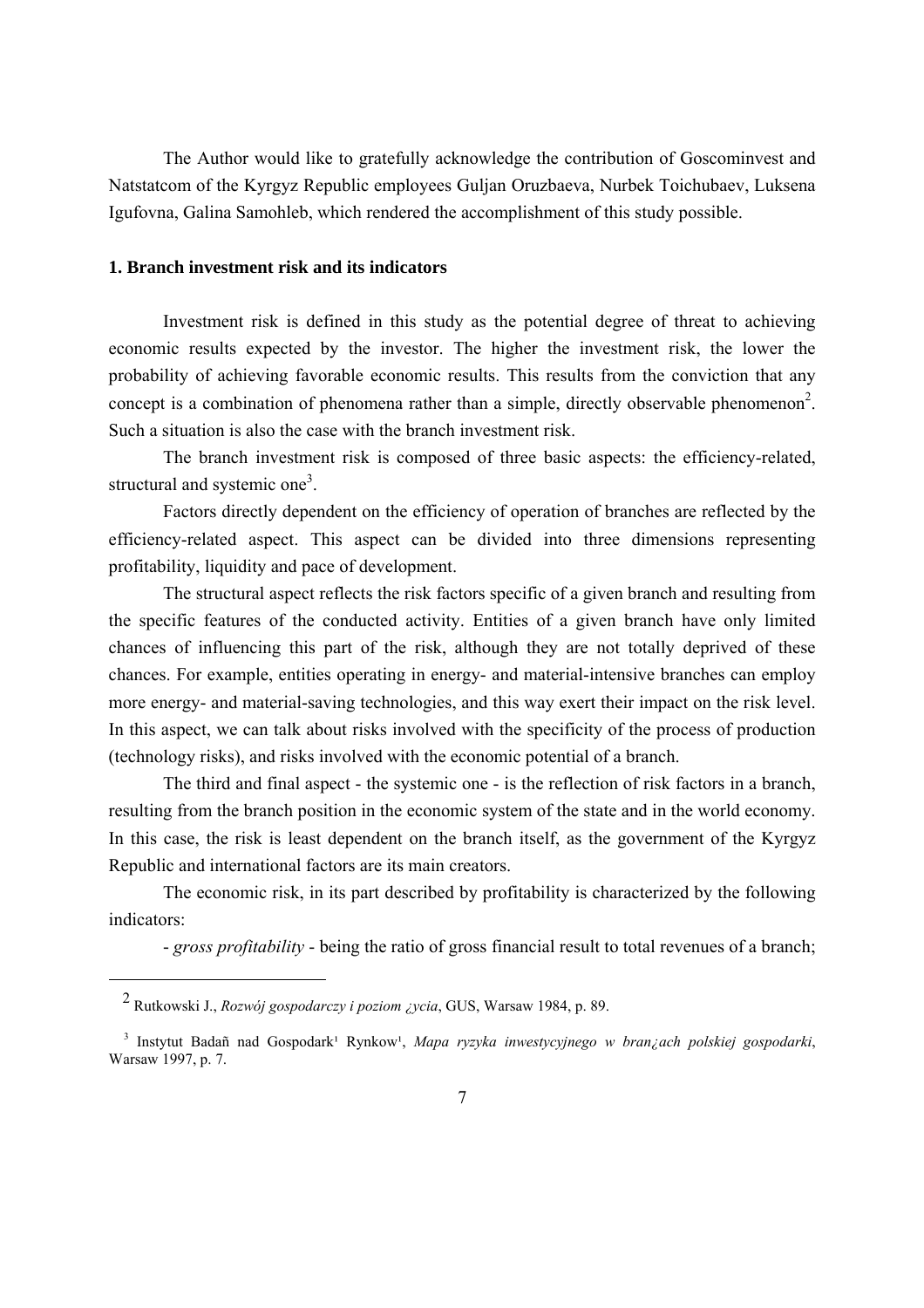- *net profitability* - being the ratio of net financial result to total revenues of a branch. Positive values of profitability indicators point to positive financial results achieved by enterprises of the branch, being the key criterion for credit risk evaluation.

 The economic risk in its part described by liquidity is characterized by the following indicators:

 - *liquidity ratio I*, being the ratio of cash assets and marketable securities to short-term liabilities:

 - *liquidity ratio II*, being the ratio of cash assets, marketable securities as well as receivables and claims to short-term liabilities;

 - *liquidity ratio III*, being the ratio of cash assets, marketable securities, receivables and claims, stocks and intermediate settlements to short-term liabilities.

 The denominators of these three liquidity ratios are identical, as they are made up by the value of short-term liabilities. On the other hand, their numerators become increased by the less and less liquid components of working capital assets, starting up with the most liquid cash and securities (liquidity ratio I) and ending with the value of total working assets (liquidity ratio III). Both the low level of liquidity, giving rise to current operation difficulties, and its excessive level (overliquidity), indicating wrong utilization of assets, are unfavorable. The value of liquidity ratio I should range from 0.2 to 1, that of liquidity ratio II from 1.2 to 1.5, and that of liquidity ratio III from 1.2 to 2.

 - *liabilities to assets ratio* is the ratio of short-term liabilities to receivables and claims. This ratio should equal one. Its value higher than one means borrowing to customers, while the value below one may lead to discontinuation of deliveries.

 The economic risk in its part described by the pace of development is characterized by the following indicators:

 - *change in sales: 1997 on 1995* - being the ratio of the value of revenues from sales of goods and services in 1996 to the same value in 1994. Fast growth rate of revenues of a given branch points to a rise in the number of enterprises in that branch and/or to an increase in output in the existing establishments, and is undoubtedly a favorable phenomenon.

 - *change in the share of income acquisition costs: 1997 on 1995* - being the ratio of the share of costs in revenues in 1996 to the same share in 1994. This indicator is closely related to profitability. A fall in the share of costs in revenues is an indication of improved efficiency of economic activity.

 - *ratio of investment outlays to depreciation* - being the ratio of investment outlays to the value of depreciation in the branch. The indicator's value close to one shows that the productive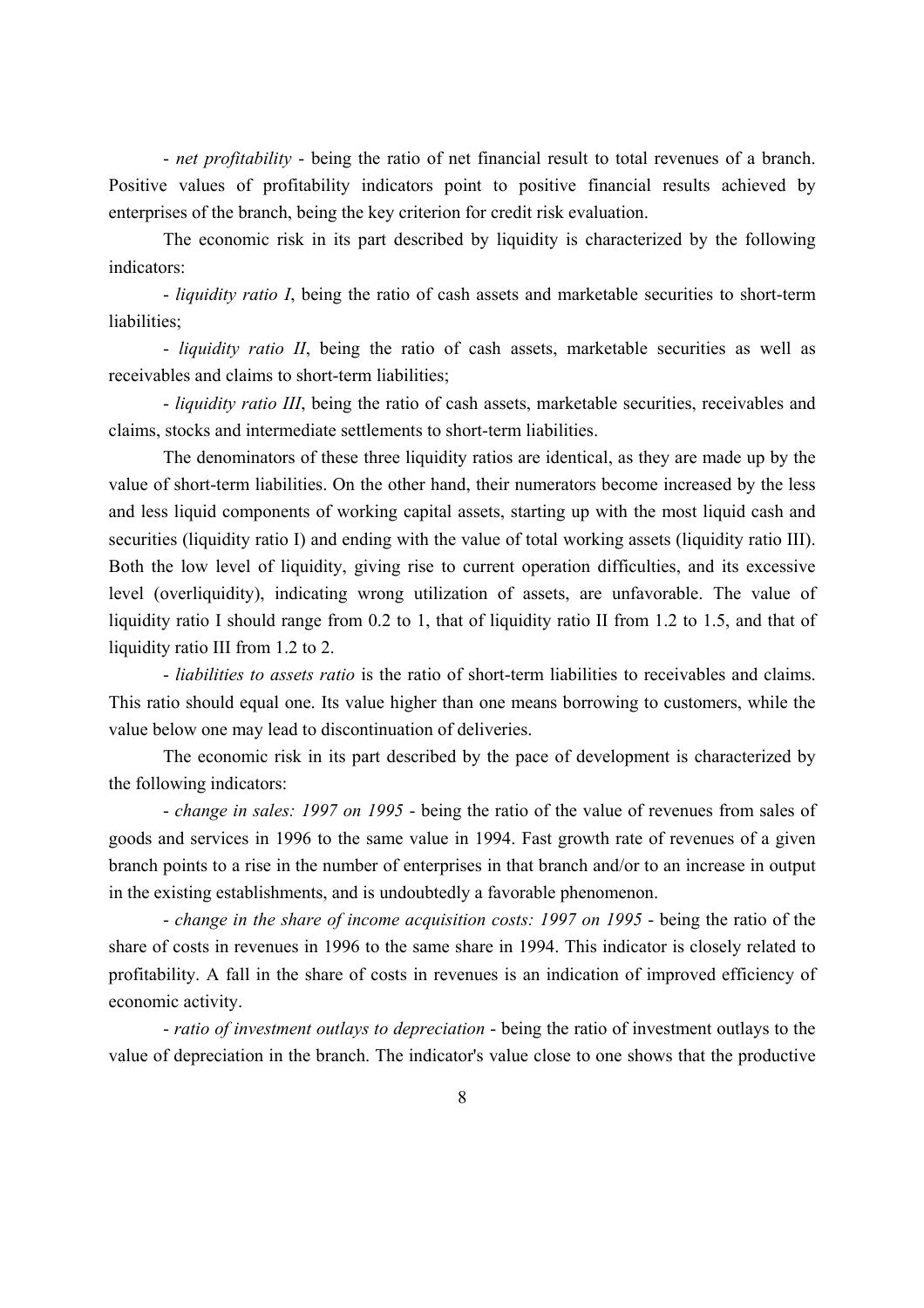assets are fully replaced. The values higher than one mean than the value of investment exceeds the value of depreciation, which points to development of the branch.

 The structural risk in the part described by economic potential measures are characterized by the following indicators:

 - *gross average wage* - being the gross average monthly wage (or salary) in the branch in 1996. A low value of this indicator reflects a low level of labor productivity, and may also imply a necessity of raising wages in a short-term perspective.

 - *receivables settlement cycle* - being the ratio of receivables to the value of revenues multiplied by 360 (the number of days of the accounting year). This indicator specifies the average time elapse from making out the invoice until the receipt of cash. Difficulties with receiving cash may result in a loss of liquidity. Therefore, this period should be as short as possible.

 - *share of overdue liabilities in total liabilities* - being the ratio of overdue debts to total liabilities. High value of this indicator shows that enterprises of the branch are unable to repay overdue debts. This is undoubtedly a factor considerably increasing the credit risk.

 The structural risk in its part reflecting specific features of the process of production is characterized by the following indicators:

 - *material-intensity of sold production* - being the ratio of material costs to the value of sold production. This indicator reflects the dependence of the branch performance on changes in material costs. It is also closely related to the value added in the branch, as the indicator's value close to one points to a small share in the product's processing.

 - *share of labor costs in sold production* - being the ratio of labor costs including wagerelated charges to the value of sold production. This indicator reflects the utilization of labor force in branches. It can point to low level of labor productivity, overemployment, wrong structure of employment. In a branch with a value of this indicator the pressure on wage increase threatens financial results in the branch.

 - *inventory turnover ratio* - being the ratio of revenues to yearly average level of inventories. High inventory-intensity of production of the branch increases the credit risk. Enterprises are compelled to freeze a major part of financial assets and to take working-capital credits, which given the high interest rate clearly adds to operation costs.

 - *inventory-intensity of finished products in sold production* - being the ratio of inventories of finished products to sold production. The high level of this indicator reduces liquidity and pay also mean difficulties with sales.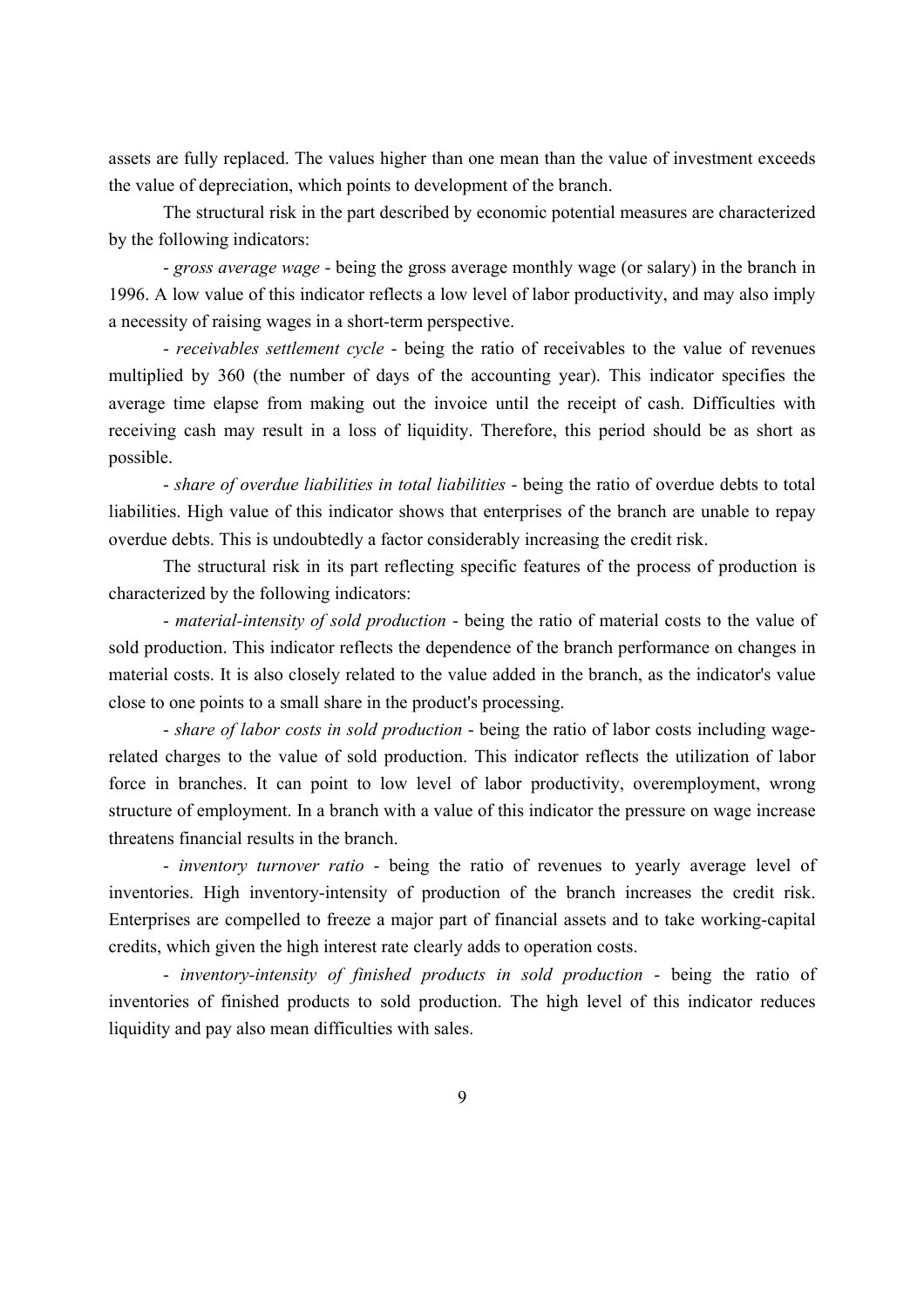The systemic risk in its part described by measures of fiscalism is characterized by the following indicators:

 - *share of liabilities vis-a-vis the state budget in total liabilities* - being the ratio of liabilities vis-a-vis the state budget in total liabilities;

 - *tax charges on sales* - being the ratio of the sum of statutory charges levied on the financial result, VAT and excise duty to sold production.

 The indicators characterizing the fiscalism of the economic system in branches depend on the state policy. The high level of indicators points to a considerable impact of political factors on economic efficiency, which undoubtedly reduces the scope for market forces and the chance for making rational decisions.

 The structural risk in its part reflecting the remaining risk factors is characterized by the following indicators:

 - *economic risk evaluated by the experts' method* - being the average of partial evaluations made by experts: expectations as to the economic activity situation in the branch, the degree of dependence on the business cycle, the degree of monopolization and the strength of competition - in a five-year perspective;

 - *social risk evaluated by the experts' method* - being the average of partial evaluations made by experts: the social and political climate, health and environmental reasons and the degree of regional concentration - in a five-year perspective.

 The indicators presented above often carry information from more than one of three aspects of risk. For example, the receivables settlement cycle carries, apart from structural information, also efficiency information. It is impossible to avoid ambiguity in the description of social science phenomena, and it is also the case with the branch investment risk.

 This set of risk indicators has undergone a formal analysis allowing to calculate the risk in particular branches.

 The first step was the examination of the informative value of the variables. Given the gathered data, it was decided to set the boundary value of the variation coefficient at 0.5. This allowed to eliminate the variable - share of labor costs in sold production.

 The ability to discriminate between the analyzed entities proves that an indicator is useful for analyzing a given population. An indicator which does not discriminate between objects is useless. Considerable variation of the indicator also makes the results more resistant to errors of variables' measurement.

 In the second step, the variables subjected to the analysis of correlation in order to eliminate variables copying the information. This postulate referred only to variables concerning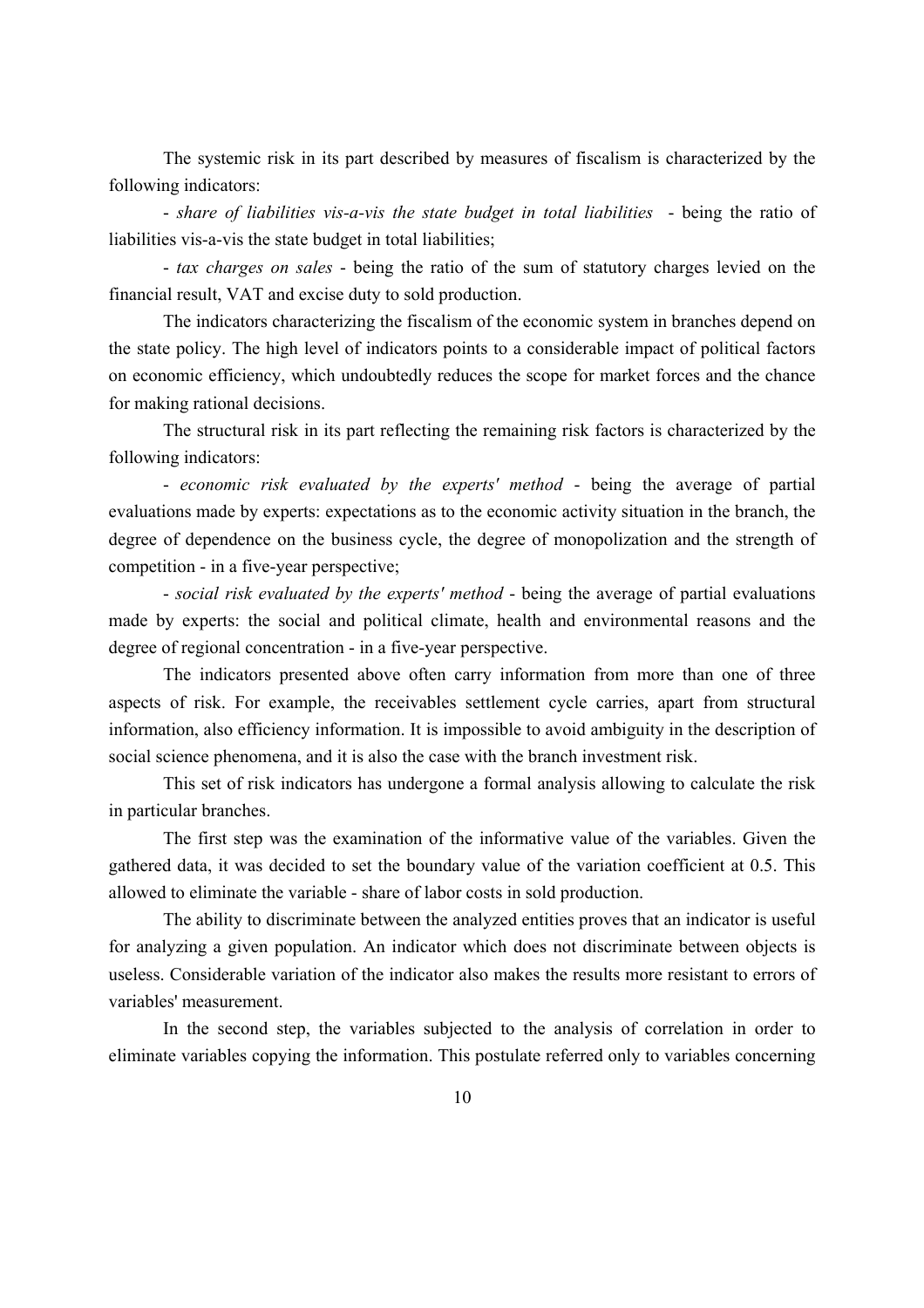the same aspect of the phenomenon and carrying similar information. On the other hand, it did not refer to indicators portraying different aspects of the branch risk. Without the above reservation, the picture of the analyzed phenomenon would be incomplete, as it would lack a statistical reflection of some aspects of the examined subject.

 One of the foundations of reasoning about theoretical hidden variables, in this number also the branch credit risk, is an assumption that they are of a syndromatic nature, i.e. they are a system of interrelated phenomena. In practice, it corresponds with a correlation of indicators of the variable, seen as its observable manifestations. Indicators must be correlated with one another if they really express various aspects of the analyzed phenomenon. According to the empirical criterion of evaluation of variables, a variable well reflects the analyzed phenomenon only if, on some level, it correlates with other variables referring to that phenomenon<sup>4</sup>.

 Taking into account the specificity of research and the kind of the available information, it was decided to set the critical value of the correlation coefficient at 0.7. This allowed to eliminate the following variables:

- gross profitability, which had copied the information contained in net profitability and had led to overrepresentation of the part describing the profitability in its efficiency aspect;

- liquidity ratios II and III, which had copied information contained in the liquidity ratio I, and in the liabilities to assets ratio. With these two indicators not having been excluded, the risk would also have been too strongly correlated with liquidity in the efficiency aspect.

 The number of indicators referring to a specific aspect of a non-observable variable should depend on the relative significance of this aspect for the picture of the variable. In practice, the weights of partial phenomena are unknown. Therefore, efforts should be made so that no aspect is overrepresented relative to the remaining aspects, unless it is of special relevance.

 In the process of operationalization of theoretical concepts, the choice of indicators is a matter of primary importance. The assumed set of variables determines the results of the study to a much higher degree than formal techniques applied for its processing<sup>5</sup>.

 As a result of the procedures outlined above, a set of 16 variables has been formed (see Table 1A in Appendix).

 The limited availability of information was a serious barrier encountered in the process of drawing up a list of indicators. The economic segment of calculations of the composite scale of

-

<sup>&</sup>lt;sup>4</sup> Rutkowski J., *Rozwój gospodarczy i poziom ¿ycia*, GUS, Warsaw 1984, p. 97.

<sup>&</sup>lt;sup>5</sup> Rutkowski J., *Rozwój gospodarczy i poziom ¿ycia*, GUS, Warsaw 1984, p. 103.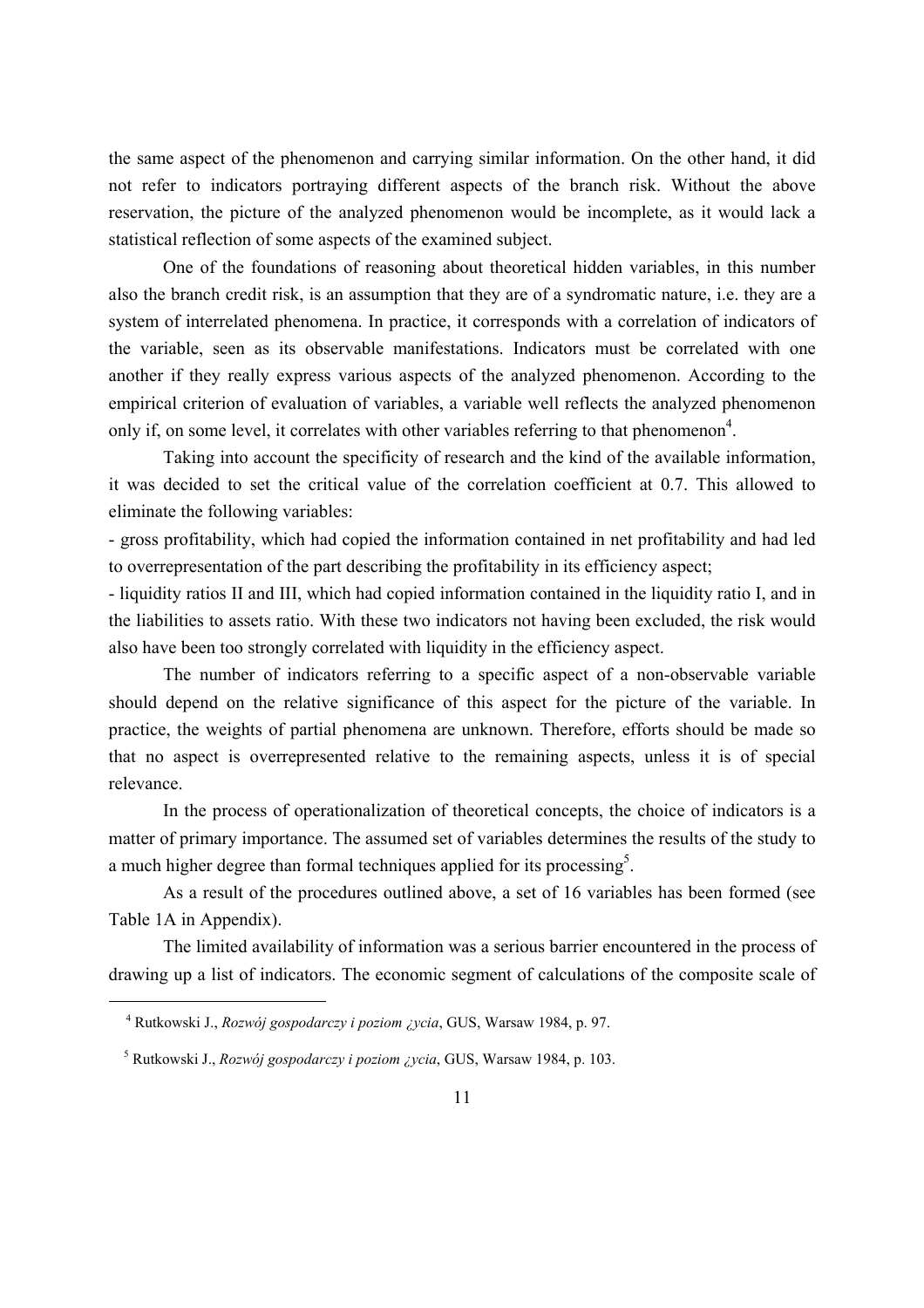investment risk has been based on information provided by F-1, F-2, F-6 and Z-5 forms made available by Natstatcom of the Kyrgyz Republic.

#### **2. Modelling of investment risk in branches**

 The final stage of measuring the phenomenon provides for a construction of a statistical index, in which many indicators are integrated into one scalar quantity. The need for a construction of a statistical index results from difficulties with dealing with all dimensions and indicators separately, which considerably impairs getting a grasp of the general picture<sup>6</sup>.

 The calculations have been carried out on the basis of a factor analysis, being one of the so-called secret modelling methods. In this modelling, apart from directly observable variables, the so-called covert variables, not having unequivocal counterparts among observable variables, are considered. However, these variables often have their concrete interpretation and, since they are associated with overt variables, researchers decide to take them into account in various analyses. The model presented below is confined to measurements of only one non-observable variable - the branch investment risk.

 The non-observable variable Y (branch investment risk) is derived as weighted sum of X indicators. The procedure of selection of  $w_1$ , ..., $w_n$  coefficients responsible for the share of  $X_1$ , ..., $X_n$  indicators in the  $Y_1$ , ..., $Y_T$  variable is automatic and iterative. In the first step we assume the initial value of  $v_i$  weights:

 $v_1(1)$ : = 1 for i = 1, 2, ..., N.

Then we calculate the standard deviation of the Y variable, set by means of  $v_i$  weights:

$$
f(1) = (1/T \sum_{t=1}^{T} (\sum_{i=1}^{N} v_i(1) X_{ti})^2).
$$

With this deviation we standardize v weights to obtain appropriate w weights:

$$
w_i(1) = f(1) v_i(1)
$$
 for  $i = 1, 2, ..., N$ .

 $\overline{\phantom{0}}$ 

<sup>&</sup>lt;sup>6</sup> Rutkowski J., *Rozwój gospodarczy i poziom ¿ycia*, GUS, Warsaw 1984, p. 90.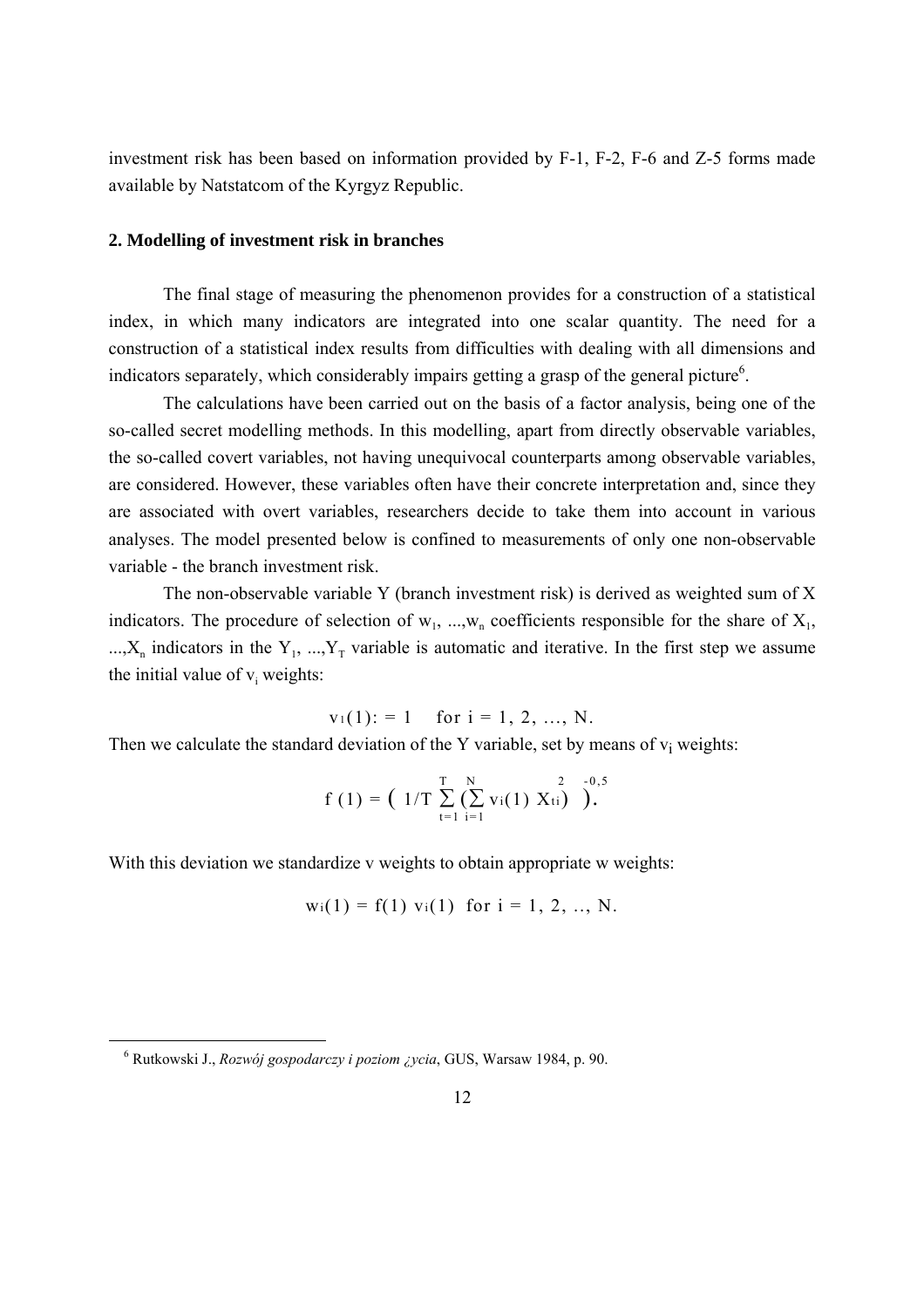In the following step, by means of  $w_i$  weights, we set standardized values of the Y variable:

$$
Y_{t}(1) = \sum_{i=1}^{N} w_{i}(1) X_{ti} \quad \text{for } t = 1, 2, ..., T
$$

The set Y values are treated as variables in the regression function, in which a non-observable Y variable is the regressor:

$$
X_{ti} = b_i(1) Y_t(1) + c_{ti}(1)
$$
 for  $i = 1, 2, ..., k$  and  $t = 1, 2, ..., T$ 

The least-squares estimate of  $b_1(1), ..., b_N(1)$  ends the first iteration.

The 2nd, ..., sth iterations are identical with the first. In the sth iteration ( $s = 2, 3, ...$ ) the only modification is that of vi:

$$
v_i(s) = b_i(s-1)
$$
 for  $i = 1, 2, ..., N$ 

The evaluation of the level of the Y variable is considered completed, if the corrections made in the sth iteration are insignificant

$$
\frac{Yt(s) - Yt(s-1)}{Yt(s)} \le \varepsilon \qquad \text{for all } t,
$$

where  $\varepsilon$  stands for an optionally small number<sup>7</sup>.

-

 The gradation of branches on the composite scale of investment risk has been obtained by means of the pattern method. Euclidian distance of all branches from the hypothetical "pattern" branch has been calculated in a 16-dimensional space, set by the number of variables. The pattern has been described by the "most desirable" values of variables. These are either the best values of variables in the entire population of branches - e.g. net profitability amounting to 20 percent, or the values of variables resulting from general theories - e.g. liquidity equal to 0.4. The objects "closest" to the pattern are characterized by the most favorable parameters from the point of view of the set criterion, i.e. the smallest investment risk. Table 2A in appendix presents the pattern's values.

 For easier reference to the risk ranking branches have been divided into risk classes grouping branches with a similar level of branch investment risk. Consequently, apart from the

<sup>&</sup>lt;sup>7</sup> Wiśniewski M.: Ź*ródła i rozmiary drugiego obiegu gospodarczego w Polsce*, Ekonomista 1984.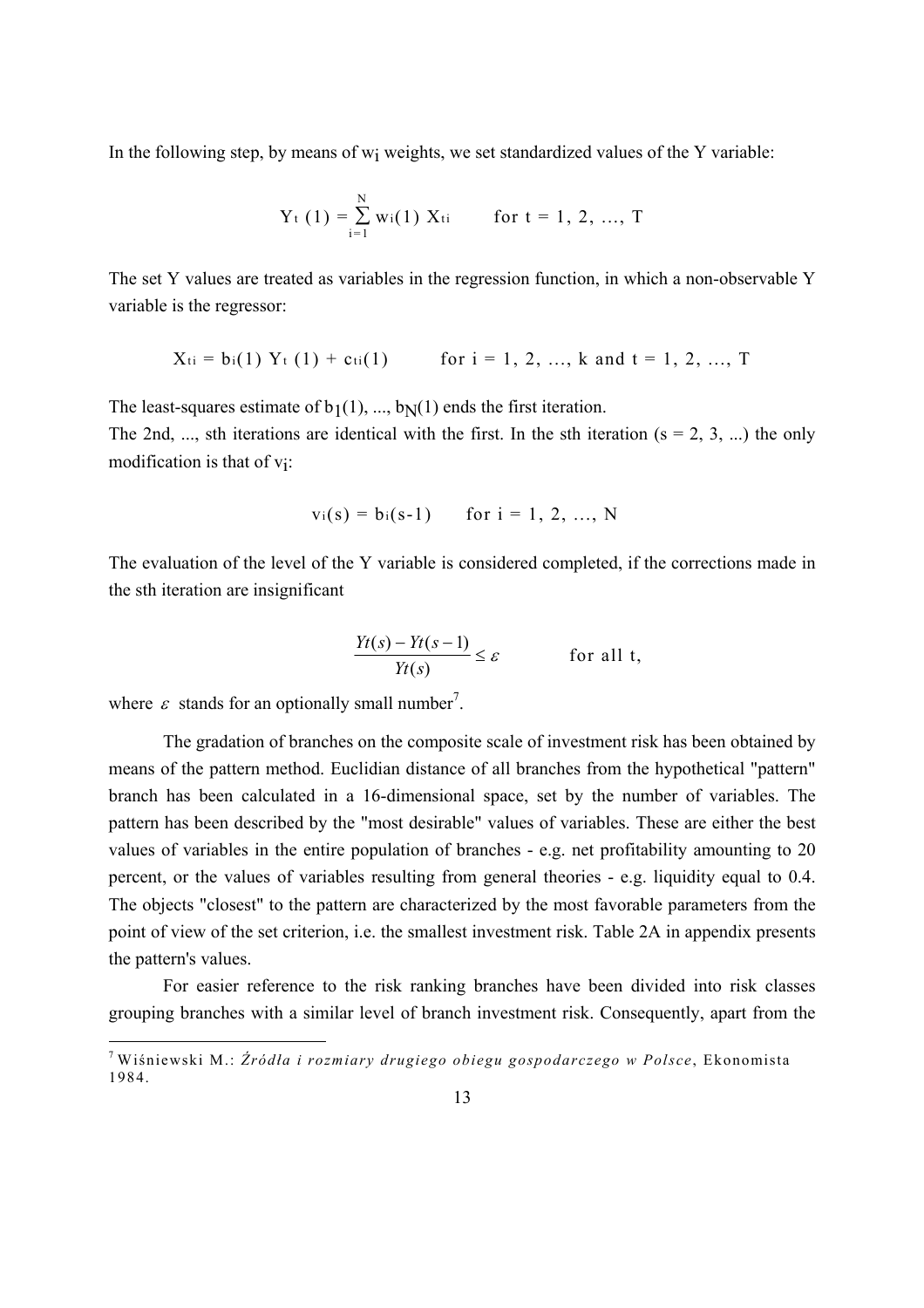hypothetical "pattern" branch, a hypothetical branch describing the most negative values of indicators in the population of analyzed branches has been devised. This branch is characterized by the hypothetically highest level of branch credit risk. The medium distance between the "pattern" branch and the hypothetically worst branch is the midpoint of the risk scale dividing it into branches closer to the "pattern" and branches closer to the hypothetically worst branch. Classes grouping branches representing a similar level of risk emerge through shifting from the midpoint in opposite directions by the standard deviation in the level of risk in branches. Hence, subsequent risk classes have the length of standard deviation from the average level of branch credit risk in the population of examined branches.

#### **3. Results of the analysis of investment risk in branches of the Kyrgyz economy**

 The analysis covered 53 branches of the Kyrgyz economy. The data referred to a group of 2,157 enterprises dominated by state-owned firms. Availability of statistical data was the reason for confining the survey to such a population of enterprises. The revenues of analyzed firms accounted for 56 percent of revenues of all enterprises in the Kyrgyz Republic, and their gross profits accounted for some 30 percent of profits of all Kyrgyz enterprises.

 The scope of activities of enterprises in the examined branches is very diversified, with the research covering both industrial and non-industrial branches (commercial, transport, construction and financial services). The distribution of key economic figures, such as the revenues from business activity, the financial result or the number of economic entities making up the branch. The largest branch presented in the investment risk analysis is that of "construction companies", composed of 269 entities. In 8 branches the number of enterprises exceeds 100 units, while in 19 branches it is below 10. The least numerous branches presented in the analysis consist of 3 economic entities. These are "air transport", "electric city transport", "publishers", "administration", and "manufacture of fish products for consumption". This results from the fact that the Statistical Office is not allowed to reveal data concerning branches grouping not more than two entities. Consequently, the risk analyses could not cover such branches of key importance for the Kyrgyz economy, such as "mining and processing of precious metals' ores" or "crude oil refining".

 In terms of the share in revenues of the national economy, "electrical power engineering", accounting for more than 11 percent of revenues of Kyrgyz enterprises, was the branch of major significance for the Kyrgyz economy among those covered by the research. The analysis also covers branches which in 1997 accounted for only 0.01 percent of the national economy's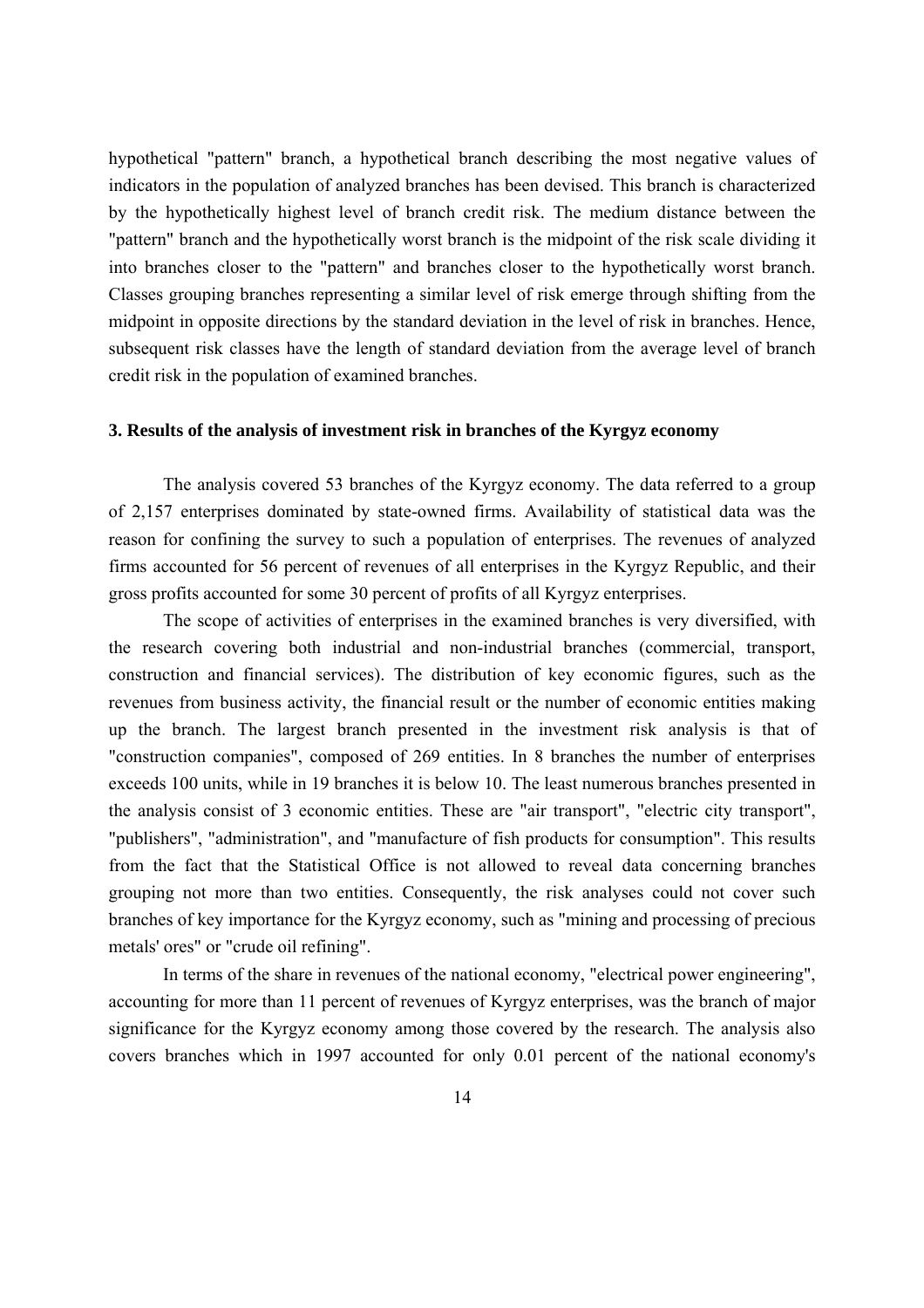revenues. These were such branches as "theaters", "cinemas", "road maintenance". "other commercial activities", "information and accounting services", "public catering", as well as "administration and construction supervision".

 Table 1 presents the composite scale of investment risk supplemented with information shedding more light on the situation of branches, which may prove helpful in the interpretation of results.

 The first column reveals the position occupied by a given branch in the ranking, with the order concerning the entire ranking, and not only the risk class. The second column shows the code of the national economy classification branch (according to Ęĕŕńńčôčęŕňîđ îňđŕńĕĺé íŕđîãíîăî őîç éńňâr). The next column shows the number of enterprises covered by the research in branches. Together with the number of enterprises of a given branch, the percent share of a branch in revenues of the national economy is an indication of the significance and size of the branch.

 The values of the composite indicator of investment risk are of an exclusively ordering nature and should not be associated with any interpretation. Moreover, it is not methodologically justified to compare indicators between branches to find out by how many percent the risk is smaller or larger. Negative values of indicators point to a considerable distance separating branches from the pattern in the adopted method of scale creation. These indicators may assume a positive value if a different method is employed.

 When reviewing the ranking of investment risk it should be remembered that the risk indicator in branches is a mean value, as it refers to the entire branch and does not take into account the diversification of enterprise standing in branches. In many branches, the diversification of enterprises in terms of efficiency is considerable, which is a significant factor shedding more light on the branch risk. It can be assumed that the diversification of efficiency, measured with the diversification of net profitability also reflects, to a considerable degree, the diversification of investment risk.

 In view of the above, an indicator of financial result differential has been devised. It is presented in the last column of Table 2. This indicator is defined as a ratio of the difference between the net profit value obtained by enterprises of a given branch and the value of net loss incurred by enterprises of that branch to the sum of these figures. The value of the differential indicator ranges from  $-1$  to  $+1$ . If it is close or equal to one, it means that all (or almost all) enterprises in the branch have obtained profits, and if it is close or equal to -1 it means that all (or almost all) enterprises in the branch have incurred losses. The closer the value of the indicator to zero, the larger the diversification of the branch.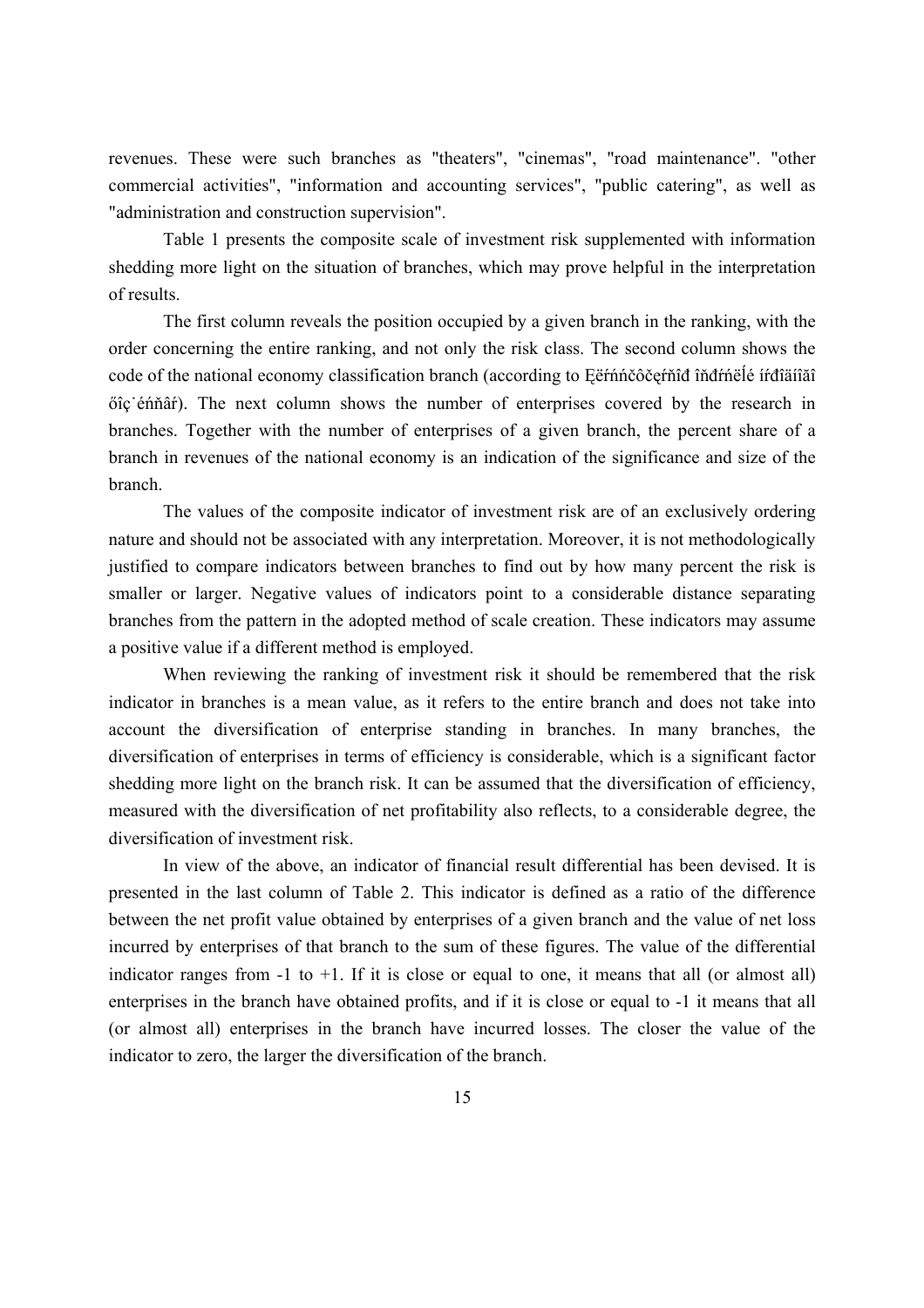The branches in which the indicator of financial result differential found itself in the [-0.3] ; +0.3] interval have been considered the most diversified in terms of efficiency.

 In our research the indicator of financial result differential is not applied as a variable determining the composite indicator of risk for industrial branches due to its strong correlation with the net profitability indicator.

 The number of branches with the highest degree of diversification, i.e. those in which the indicator of financial result differential ranged from  $-0.3$  to  $+0.3$  amounted to 7, this way making up 13 percent of the analyzed population.

 From the point of view of reliability of the composite indicator of risk, considerable diversification of profitability inside branches is not a favorable occurrence. In Table 1, the branches marked in red are, in fact, branches with the least reliable composite indicator of risk.

 The changeability of the investment risk indicator has closed in the interval of its four standard deviation. Consequently, the ranking has been divided into four classes of risk: low and medium risk i.e. those grouping branches with the risk indicator better than average in the analyzed population, and high and very high risk classes, grouping branches with the risk indicator worse than average.

| Rank | Code            | <b>Branch</b>                             | Number         | The share of a | Risk scale | Finantial    |  |  |  |  |  |  |  |  |
|------|-----------------|-------------------------------------------|----------------|----------------|------------|--------------|--|--|--|--|--|--|--|--|
|      |                 |                                           | of             | branch in rev. |            | result       |  |  |  |  |  |  |  |  |
|      |                 |                                           | enterpris      | of the nat.    |            | differential |  |  |  |  |  |  |  |  |
|      |                 |                                           | es             | economy        |            |              |  |  |  |  |  |  |  |  |
|      | <b>LOW RISK</b> |                                           |                |                |            |              |  |  |  |  |  |  |  |  |
|      |                 | 91600 Tourism                             | 16             | 0,26%          | 1,919      | 0,88         |  |  |  |  |  |  |  |  |
|      |                 | 97000 Administration                      | 3              | 0,01%          | 1,681      | 1,00         |  |  |  |  |  |  |  |  |
|      |                 | 82000 Information and Accounting Services | 7              | 0,01%          | 1,590      | 0,51         |  |  |  |  |  |  |  |  |
|      |                 | 51300 Air Transport                       | 3              | 3,80%          | 1,575      | $-1,00$      |  |  |  |  |  |  |  |  |
|      |                 | 52000 Communication                       | 115            | 2,05%          | 1,406      | 0,93         |  |  |  |  |  |  |  |  |
|      |                 | 6 90300 Consumer Services Establishments  | 10             | 0,07%          | 1,403      | 0,47         |  |  |  |  |  |  |  |  |
|      |                 | 7 11100 Electrical Power Engineering      | 7              | 11,17%         | 1,251      | 0,88         |  |  |  |  |  |  |  |  |
|      |                 | 8 87400 Security Services                 | 9              | 0,09%          | 1,235      | 0,98         |  |  |  |  |  |  |  |  |
| 9    |                 | 66000 Design Offices                      | 44             | 0,20%          | 1,152      | 0,88         |  |  |  |  |  |  |  |  |
|      |                 | 10 84000 Other Commercial Activities      | 4              | 0,01%          | 1,136      | 0,76         |  |  |  |  |  |  |  |  |
| 11   |                 | 92200 Education                           | 14             | 0,03%          | 1,118      | $-0,03$      |  |  |  |  |  |  |  |  |
| 12   |                 | 85000 Geology Prospecting Entities        | $\overline{7}$ | 0,24%          | 0,998      | 1,00         |  |  |  |  |  |  |  |  |
|      |                 | <b>MEDIUM RISK</b>                        |                |                |            |              |  |  |  |  |  |  |  |  |
| 13   |                 | 69000 Administration and Construction     | 5              | 0.01%          | 0,688      | $-0,92$      |  |  |  |  |  |  |  |  |

Table 1. Investment risk ratio for branches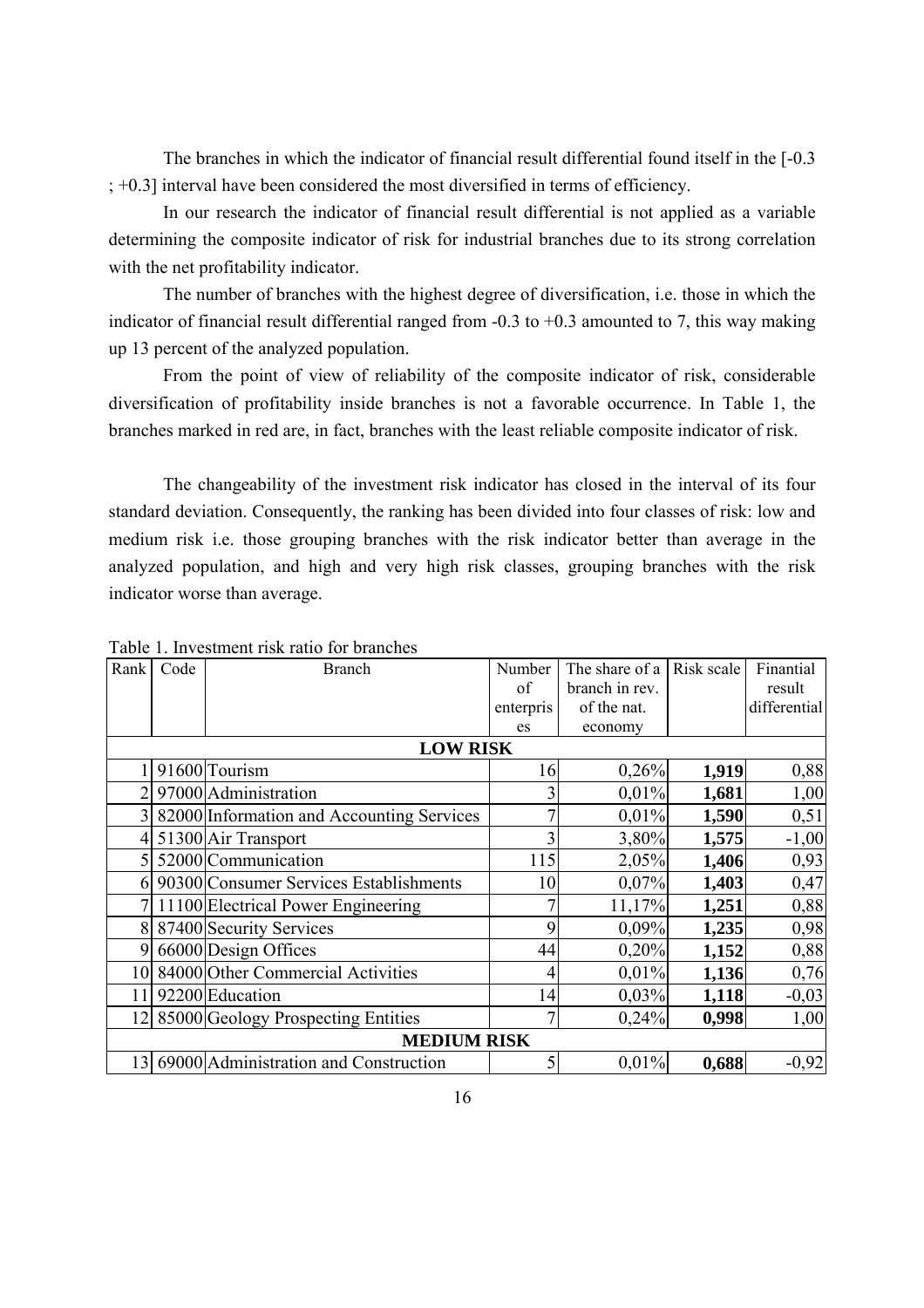| Rank             | Code            | <b>Branch</b>                               | Number          | The share of a Risk scale |          | Finantial    |  |  |  |  |  |  |  |
|------------------|-----------------|---------------------------------------------|-----------------|---------------------------|----------|--------------|--|--|--|--|--|--|--|
|                  |                 |                                             | of              | branch in rev.            |          | result       |  |  |  |  |  |  |  |
|                  |                 |                                             | enterpris<br>es | of the nat.               |          | differential |  |  |  |  |  |  |  |
|                  |                 | Supervision                                 |                 | economy                   |          |              |  |  |  |  |  |  |  |
| 14               |                 | 71311 Canteens                              | 24              | 0,02%                     | 0,461    | 0,45         |  |  |  |  |  |  |  |
|                  | 15 91500 Health |                                             | 9               | 0,14%                     | 0,342    | 0,82         |  |  |  |  |  |  |  |
|                  |                 | 16 16100 Manufacture of Construction        | 47              | 3,29%                     | 0,108    | 0,95         |  |  |  |  |  |  |  |
|                  |                 | Materials                                   |                 |                           |          |              |  |  |  |  |  |  |  |
|                  |                 | 17 18200 Meat and Dairy Products            | 38              | 1,08%                     | $-0,015$ | 0,45         |  |  |  |  |  |  |  |
|                  |                 | 18 51122 Electric City Transport            | 3               | 0,26%                     | $-0,038$ | $-1,00$      |  |  |  |  |  |  |  |
|                  |                 | 19 18300 Manufacture of Fish Products for   | $\overline{3}$  | 0,01%                     | $-0,040$ | $-0,93$      |  |  |  |  |  |  |  |
|                  |                 | Consumption                                 |                 |                           |          |              |  |  |  |  |  |  |  |
|                  |                 | 20 71210 Retail Trade                       | 102             | 0,23%                     | $-0,073$ | 0,39         |  |  |  |  |  |  |  |
| 21               |                 | 18100 Other Food Products                   | 78              | 3,74%                     | $-0,081$ | 0,77         |  |  |  |  |  |  |  |
| <b>HIGH RISK</b> |                 |                                             |                 |                           |          |              |  |  |  |  |  |  |  |
|                  |                 | 22 17100 Textile                            | 21              | 4,65%                     | $-0,143$ | 0,79         |  |  |  |  |  |  |  |
|                  |                 | 23 19200 Flour-Grinding, Cereal and Mixed   | 21              | 1,47%                     | $-0,151$ | 0,70         |  |  |  |  |  |  |  |
|                  |                 | Fodder                                      |                 |                           |          |              |  |  |  |  |  |  |  |
|                  |                 | 24 51121 Motor Transport                    | 129             | 1,79%                     | $-0,168$ | 0,44         |  |  |  |  |  |  |  |
|                  |                 | 25 93612 Cinemas                            | 18              | 0,01%                     | $-0,188$ | $-0,96$      |  |  |  |  |  |  |  |
|                  |                 | 26 19700 Other Branches                     | 46              | 1,80%                     | $-0,271$ | $-0,03$      |  |  |  |  |  |  |  |
|                  |                 | 27 14000 Machinery Construction and Metal-  | 119             | 3,80%                     | $-0,338$ | 0,85         |  |  |  |  |  |  |  |
|                  |                 | Working                                     |                 |                           |          |              |  |  |  |  |  |  |  |
|                  |                 | 28 71120 Co-operative Wholesale Trade       | 10              | 0,03%                     | $-0,354$ | $-0,88$      |  |  |  |  |  |  |  |
|                  |                 | 29 61000 Construction Companies             | 269             | 3,73%                     | $-0,373$ | 0,37         |  |  |  |  |  |  |  |
|                  |                 | 30 71240 Co-operative Retail Trade          | 127             | 0,19%                     | $-0,418$ | $-0,31$      |  |  |  |  |  |  |  |
|                  |                 | 31 51520 Other Types of Transport           | 30              | 0,24%                     | $-0,436$ | 0,98         |  |  |  |  |  |  |  |
|                  |                 | 32 21100 Plant Growing                      | 143             | 2,55%                     | $-0,445$ | 0,24         |  |  |  |  |  |  |  |
|                  |                 | 33 63000 Contractor Repair and Construction | 38              | 0,15%                     | $-0,464$ | 0,22         |  |  |  |  |  |  |  |
|                  |                 | Institutions                                |                 |                           |          |              |  |  |  |  |  |  |  |
|                  |                 | 34 90200 Municipal Economy                  | 90              | 0,75%                     | $-0,509$ | $-0,83$      |  |  |  |  |  |  |  |
|                  |                 | 35 71100 Wholesale Trade                    | 19              | 0,08%                     | $-0,541$ | $-0,14$      |  |  |  |  |  |  |  |
|                  |                 | 36 31000 Forestry Entities                  | 33              | 0,07%                     | $-0,546$ | 0,86         |  |  |  |  |  |  |  |
|                  |                 | 37 71320 Public Catering                    | 6               | 0,01%                     | $-0,553$ | $-0,93$      |  |  |  |  |  |  |  |
|                  |                 | 38 21200 Animal Husbandry                   | 109             | 2,51%                     | $-0,596$ | 0,23         |  |  |  |  |  |  |  |
|                  |                 | 39 71212 Pharmacy                           | 24              | 0,09%                     | $-0,674$ | 0,35         |  |  |  |  |  |  |  |
|                  |                 | 40 17200 Sewing                             | 44              | 0,40%                     | $-0,685$ | 0,59         |  |  |  |  |  |  |  |
|                  |                 | 41 90100 Housing Economy                    | 9               | 0,09%                     | $-0,723$ | $-0,80$      |  |  |  |  |  |  |  |
|                  |                 | 42 51123 Road Maintenance                   | $\overline{4}$  | 0,01%                     | $-0,780$ | $-0,80$      |  |  |  |  |  |  |  |
|                  |                 | 43 93611 Theatres                           | 6               | 0,01%                     | $-0,882$ | $-0,91$      |  |  |  |  |  |  |  |
|                  |                 | 44 87100 Publishers                         | $\overline{3}$  | 0,04%                     | $-0,886$ | $-0,58$      |  |  |  |  |  |  |  |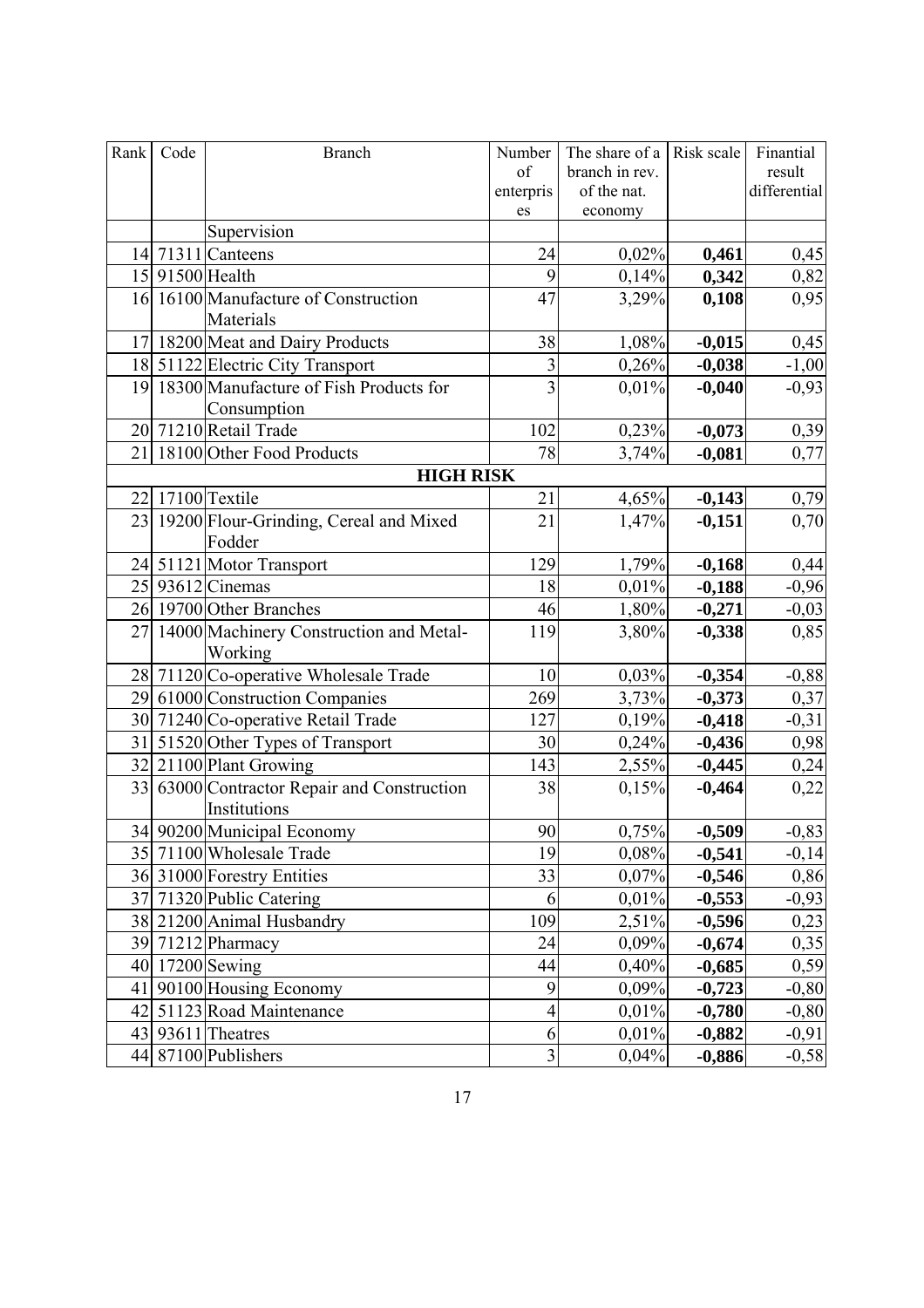| Rank | Code         | <b>Branch</b>                              | Number    | The share of a | Risk scale | Finantial    |
|------|--------------|--------------------------------------------|-----------|----------------|------------|--------------|
|      |              |                                            | of        | branch in rev. |            | result       |
|      |              |                                            | enterpris | of the nat.    |            | differential |
|      |              |                                            | es        | economy        |            |              |
|      |              | 45 71213 Retail Trade Network & Warehouses | 10        | 0,03%          | $-0,920$   | $-1,00$      |
| 46   |              | 13100 Chemical                             | 4         | 0.07%          | $-0,979$   | 0,83         |
| 47   |              | 15000 Forestry, Woodworking and Cellulose  | 20        | 0,19%          | $-1,003$   | 0,64         |
|      |              | 48 81000 Procurement                       | 33        | 0.05%          | $-1,034$   | $-0,26$      |
|      |              | 49 17300 Leather, Fur, Boots and Shoes     | 17        | 0,42%          | $-1,047$   | 0,87         |
|      |              | <b>VERY HIGH RISK</b>                      |           |                |            |              |
|      |              | 50 95000 Science                           | 17        | 0,10%          | $-1,131$   | 0,69         |
| 51   | $11300$ Coal |                                            | 8         | 0,39%          | $-1,150$   | $-0,95$      |
| 52   | 11200 Fuel   |                                            | 9         | 0,75%          | $-1,354$   | $-0,95$      |
|      |              | 53 22300 Support for Farming Production    | 86        | 0,13%          | $-1,669$   | $-0,64$      |

 *Source: author's calculations using Natstatcom data* 

 Out of 53 analyzed branches, 12 found themselves in the low risk class and 9 in the medium risk class. The high risk class with 28 branches was the most numerous one, while 4 branches found themselves in the very high risk class.

 The share of the low risk class in revenues of the Kyrgyz economy amounted to 18 percent, that of the medium class risk to 9 percent, of the high risk class to 25 percent and of the very high risk to 1 percent. Considerable share of the high risk class well reflects the generally poor condition of the Kyrgyz economy.

 The distance of the best branches from the pattern branch is considerable, although it is difficult to imagine the existence of a branch achieving ideal results from the point of view of all criteria. This results, first of all, from the fact that the performance of the branch depends on results of many different entities. Hence, it is difficult to find a branch in which all entities would achieve ideal values of indicators, which would allow it to achieve pattern values. Another obstacle here is the set of indicators itself. The achievement of ideal results from the point of view of all criteria is impossible. One cannot couple low material-intensity of production with low share of labor costs and low burden of taxes imposed on sales. Usually, high materialintensity is accompanied by a low share of labor costs and vice versa. However, in these few cases when production is characterized by low shares of both labor and material costs in revenues, it is subject to high tax rates, licenses and sometimes even state monopoly, so a major part of profits is taken over by the State Treasury one way or the other. It is also difficult to imagine a branch with high investment expenditures not having an adverse effect on its liquidity indicators. Nevertheless, risk calculations show that even high financial efficiency reported by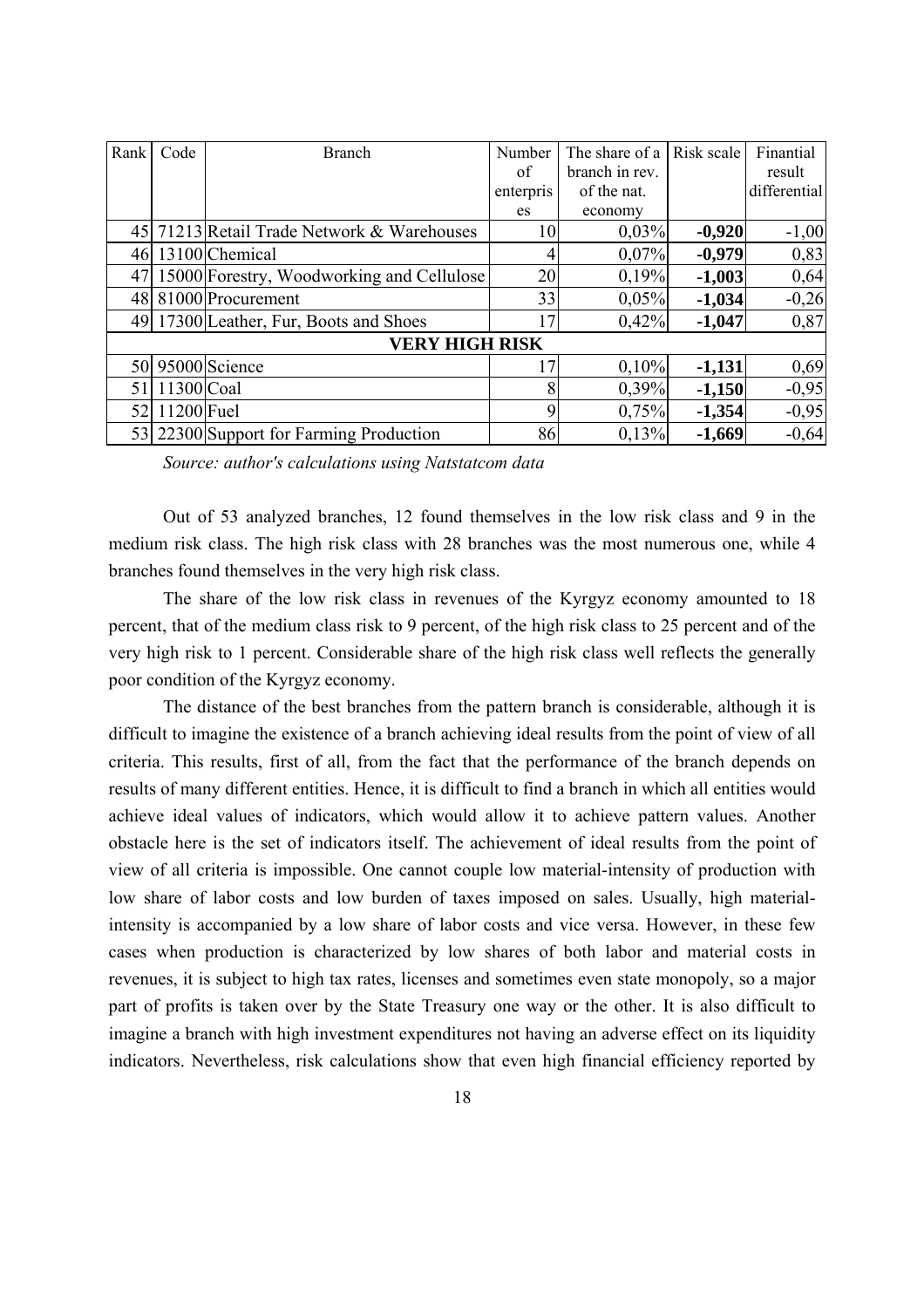branches does not reduce the risk, as there are systemic or structural restrictions. Hence, for the time being there are no very low investment risk branches in the Kyrgyz economy.

 The ranking is topped by "tourism" branch composed of holiday houses, guest-houses, hostels, shelter-homes and travel offices. However, the beauty of Kyrgyz nature is not enough to secure development of this branch. Most tourist facilities are heavily depreciated and require sizable investment. Administrative regulations do not contribute to the branch development, either, and poor travel safety standards discourage many tourists. For the Kyrgyz tourist industry to develop, the completion of the road connecting Alma-Ata with Issik-Kul becomes a matter of primary importance. This way the lake would become a leisure attraction for the population of the city complex of two million inhabitants.

 In the class of small investment risk only one industrial branch was recorded. It was "electrical power engineering", a leading branch of the Kyrgyz economy facing development chances provided by markets of the entire Central-Asian region.

 The remaining branches of the small risk class are non-industrial branches. Among other, they include: "air transport", "communication", "security services", "design offices", "education" and "other commercial activities", grouping fields of activity non-existent in a centrally-planned economy and absolutely indispensable in a market economic system: "advertising", "marketing", "stock exchanges" and "audit".

 This situation well reflects the fact of the generally lower level of risk involved with investment in non-industrial activities in Kyrgyzstan. The transition from a centrally-planned to a market economy revealed the existence of many market niches, especially in the non-material sphere, the entering of which provides opportunities for fast development.

 Interestingly, apart from "electrical power engineering", the top industrial branches in the ranking are food-processing industry branches present in the medium risk class, i.e. the manufacture of meat, dairy and fish products, sugar, alcoholic beverages and tobacco, being the branches in which production growth is facilitated by the unsatisfied market inherited from the former system.

 In the medium risk class there was one more industrial branch - the "manufacture of construction materials", owing its good performance to strong demand for its products in the neighboring countries - Uzbekistan and Kazakhstan.

 The lowest positions in the ranking of risk are occupied by two industrial branches - "fuel" and "coal", one branch involved with agriculture - "support for farming production", as a consequence of the collapse of state-owned farms (*sovkhoz*), as well as "science", in connection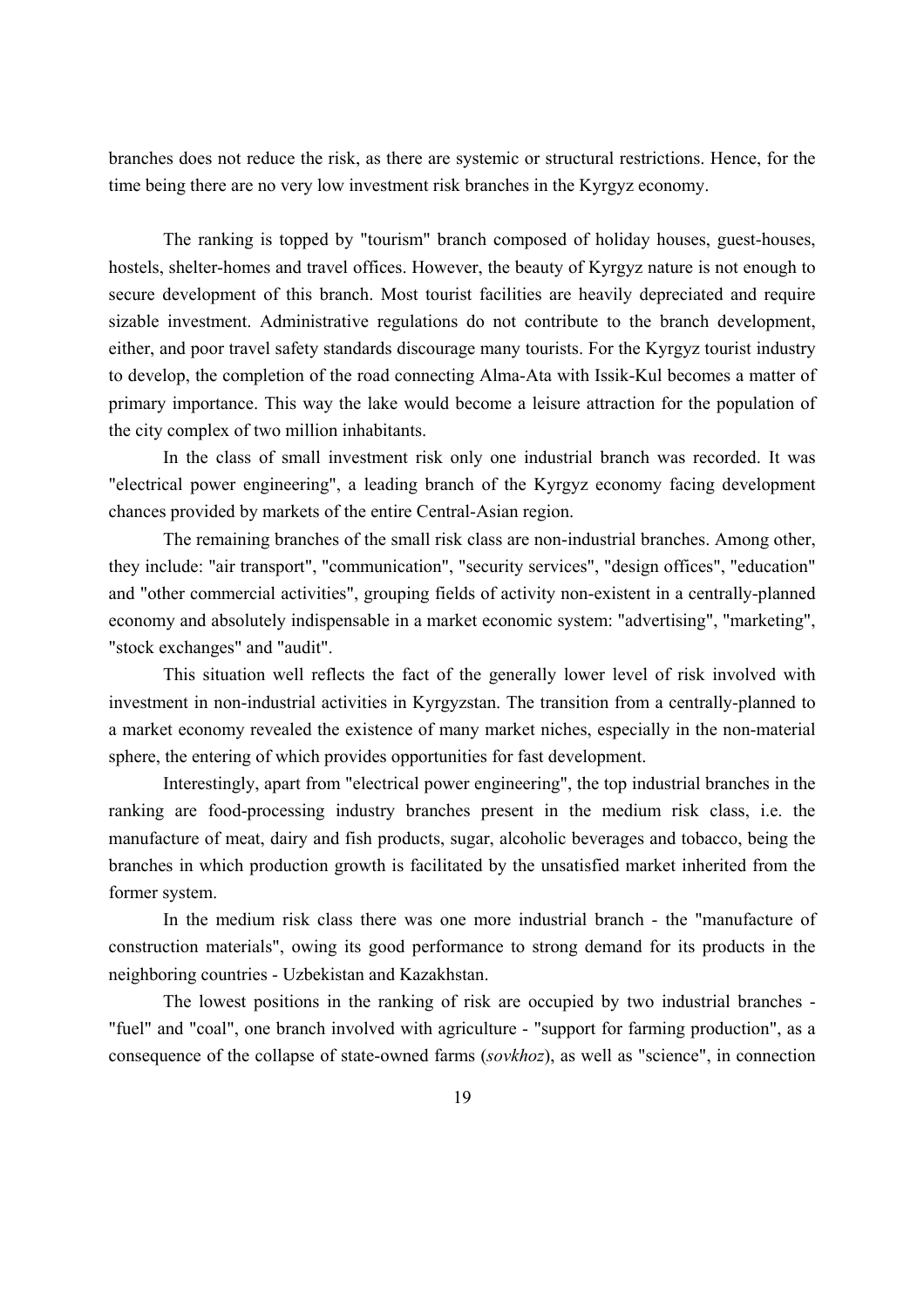with a dramatic decline for its services, following the sharp fall in industrial production in the former USSR.

### **4. Conclusions - possible applications of results of the analysis of investment risk in branches**

 The level of risk involved with the activities of a financial institution is mostly decided by the quality of its assets. This is the key factor of the firm's success or bankruptcy. International analyses of crises indicate that poor quality of assets, including the investment portfolio was the most frequent cause these institutions' bankruptcies $\delta$ .

 Since the risk cannot be fully eliminated from the investment activity, financial institutions while making investment decisions can only try to minimize this risk and prevent its consequences, i.e. to get insured against possible losses. A firm totally avoiding risk will be unable to make profits. Hence, profitability and customer's trust can be attained not by avoiding risk altogether, but by identification, estimation of that risk and its proper managing. Financial institutions are successful as long as the risk taken by them remains within reasonable limits, is properly supervised and commensurate with their financial assets and skills of their staff and management.

 Risk can be limited, primarily, by means of systemic norms, i.e. norms resulting from legal provisions regulating the activities of the financial sector institutions. However, risk can be best reduced by means of its safe management, and the ranking of investment risk in branches is to serve this very purpose.

 This ranking can be applied on three levels. The first of them is involved with specifying the strategy of activities, in order to determine the sectors on which the firm will concentrate its investment activity.

 While defining the strategy of its operations, a financial institution having access to the ranking of investment risk in branches may resign from investment in branches identified with the highest classes of risk. It may also confine its activities to branches representing the lowest risk classes, or specialize in investment in more risky branches.

 The next level is the moment of considering specific investment projects. While estimating the effects of such undertakings in branches classified in higher risk groups, one must not forget the impact of the risk level on the expected value of the future return on investment.

-

<sup>&</sup>lt;sup>8</sup> Dariusz Lewandowski, *Bezpieczne zarz<sup>1</sup>dzanie ryzykiem kredytowym w banku komercyjnym*, Olympus, Warsaw 1994, p. 5.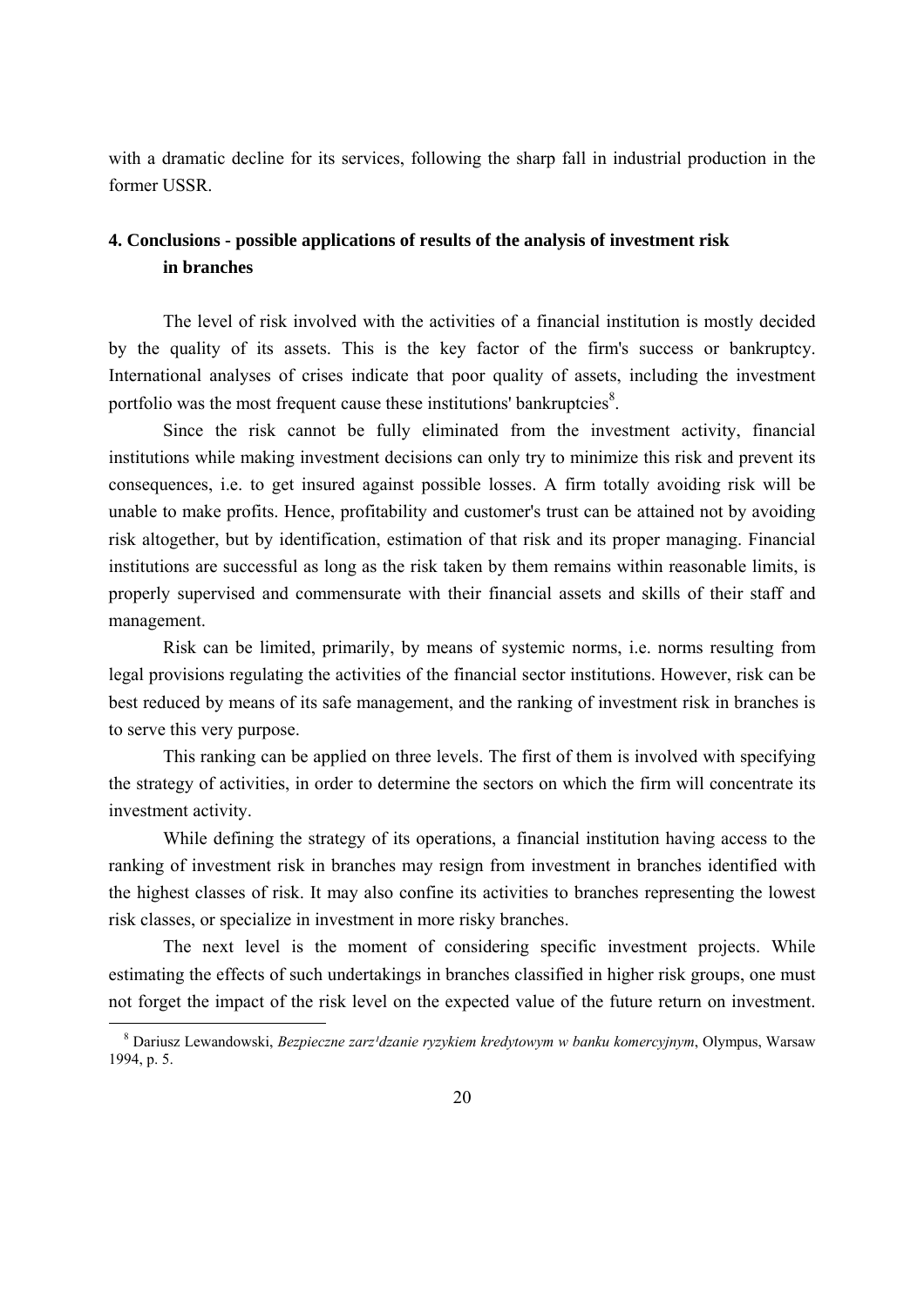The ranking of risk also makes it easier to set the conditions of the investment project and to get them accepted in the course of negotiations.

 The ranking of investment risk can also be useful in the process of evaluation of the activities of a financial institution from the point of view of limiting the risk concentration. Thanks to the ranking of risk we can get an insight into the current structure of the investment portfolio. Due to the threat of sectoral concentration, there is a need for managing the excessive level of these involvements. A financial institution is rather not in a position to exert any sizable impact on the situation of a given branch. However, it is in a position to avoid excessive sectoral concentration by means of diversification of risk.

 Hence, the ranking is an instrument of evaluation of investment risk in branches, which is helpful not only in making current investment decisions, but also in formulating the development strategy of a financial institution an in evaluation of its investment portfolio.

 The ranking of investment risk in branches can also be applied by credit departments of banks. Namely, it would be helpful in:

- precise specifying the field of lending activities and the kind of the bank's customers. To this end, it is necessary to define - within the framework of the adopted strategy - the fields in which the bank can become involved immediately, as well as the fields which may become a subject of its interests in the future. However, the risk accompanying these endeavors must be first identified and defined. The bank should not engage in all kinds of economic activity, as it simply has no prepared staff to do that (e.g. credits for a shipyard differ considerably for agricultural credits). In view of the above, there is a need for choosing a market segment in which the bank is to become involved or specialized;
- specifying branch, sectoral and geographical limits. With the diversification of the portfolio of borrowers within the framework of a selected area of activities some limits concerning the bank's involvement in particular branches or sectors should be set. This is to be done on the basis of available, up-to-date and reliable data concerning the profitability and overall economic and legal condition of these branches;
- specifying the intended structure and value of the credit portfolio;
- defining the scope of the performance, competence and powers in the bank's lending activities;
- defining the conditions of lending;
- adopting the procedure of credit approval;
- specifying the scope of investigating the customer's credit capacity;
- defining a policy of legal forms of security acceptable by the bank;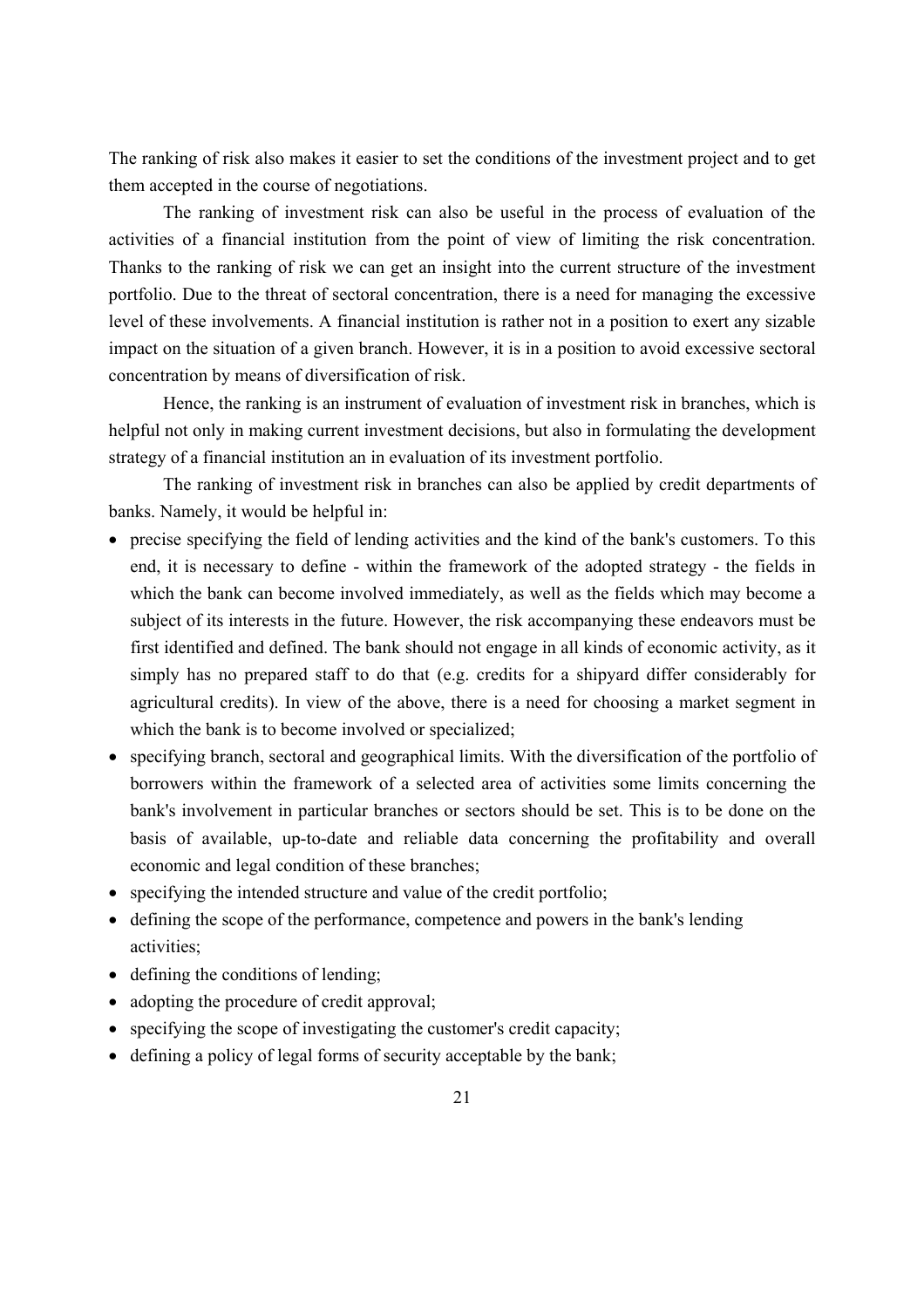- defining a policy in the field of debt restructuring;
- setting the principles of classification of borrowers' liabilities;
- working out a precise strategy of creating bad debts reserves;
- setting the principles and procedures of debt repayment enforcement.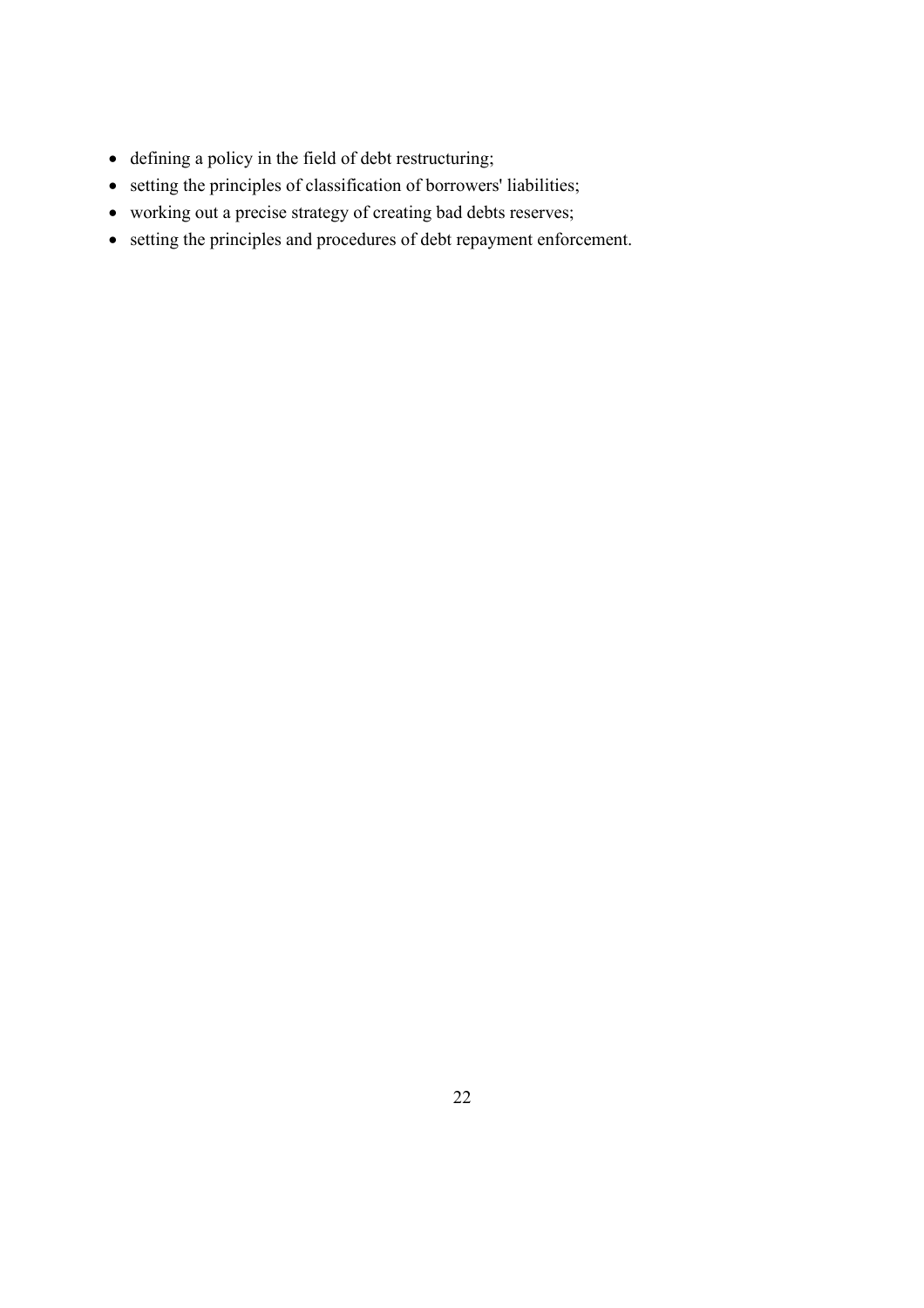#### **References:**

- [1] Borys G.: *Zarządzanie ryzykiem kredytowym w banku*, PWN, Warszawa-Wrocław, 1996;
- [2] Fedorowicz Z.: *Ryzyko bankowe,* PWSBiA, 1996 Fundacja Edukacji i Badań Naukowych.:  *Zeszyty*.
- [3] Instytut Badań nad Gospodarką Rynkową, *Mapa ryzyka inwestycyjnego w branżach polskiej gospodarki*, Warszawa 1997.
- [4] Lewandowski D.: *Bezpieczne zarządzanie ryzykiem kredytowym w banku komercyjnym*, Olympus, Warszawa 1994.
- [5] Morrison D.F.: *Wielowymiarowa analiza statystyczna*, PWN, Warszawa 1990.
- [6] Rogowski J.: *Modele miękkie. Teoria i zastosowanie w badaniach ekonomicznych,* Dział Wydawnictw Filii UW w Białymstoku, 1990.
- [7] Rutkowski J.: *Rozwój gospodarczy i poziom życia*, GUS, Warszawa 1984.
- [8] Rutkowski J.: *Związek między spożyciem a warunkami środowiska i zdrowia. Przegląd metod badawczych*, WNE UW, Warszawa 1986.
- [9] Theil H.: *Zasady Ekonometrii*, PWN Warszawa 1979.
- [10] Wiatr M. S.: *Limity kredytowe, bankowe i pozabankowe źródła finansowania gospodarki.* Materiały na konferencję katedr finansów, Toruń - Ciechocinek 1995.
- [11] Wiśniewski M.: *ŹrÛdła i rozmiary drugiego obiegu gospodarczego w Polsce,* Ekonomista 1984.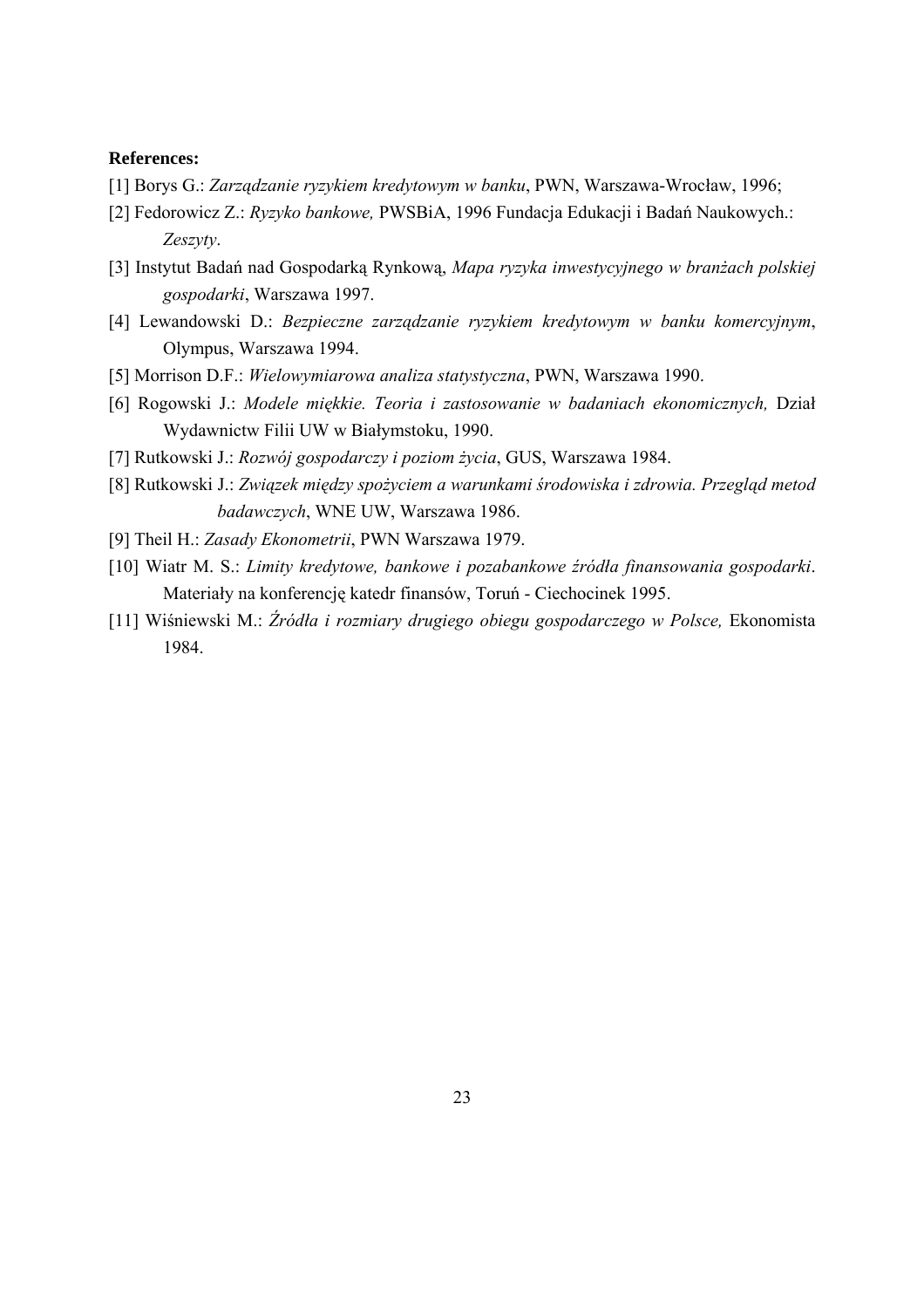## Appendix

## Table 1A. Factors determining the level of investment risk in branches

|                      | Investment risk in branches                         |                                                                                                                   |                                                                                                                  |                                                                                                                                              |                                                                                                     |                                                                                                      |  |  |  |  |  |  |  |  |  |
|----------------------|-----------------------------------------------------|-------------------------------------------------------------------------------------------------------------------|------------------------------------------------------------------------------------------------------------------|----------------------------------------------------------------------------------------------------------------------------------------------|-----------------------------------------------------------------------------------------------------|------------------------------------------------------------------------------------------------------|--|--|--|--|--|--|--|--|--|
|                      | Efficiency-related aspect                           |                                                                                                                   |                                                                                                                  | Structural aspect                                                                                                                            | Systemic aspect                                                                                     |                                                                                                      |  |  |  |  |  |  |  |  |  |
| Profitability        | Liquidity                                           | Pace of development                                                                                               | Economic potential                                                                                               | Specific features of the<br>process of production                                                                                            | Fiscalism                                                                                           | Remaining                                                                                            |  |  |  |  |  |  |  |  |  |
| Net<br>profitability | Liquidity ratio I<br>Liabilities to assets<br>ratio | Change in sales<br>Change in the share of<br>income acquisition<br>Ratio of investment<br>outlays to depreciation | Gross average wage<br>Share of overdue<br>liabilities in total<br>liabilities<br>Receivables settlement<br>cycle | Material-intensity of<br>sold production<br>Inventory-intensity of<br>finished products in sold<br>production<br>Inventory-turnover<br>ratio | Share of liabilities vis-a-<br>vis the state budget in<br>total liabilities<br>Tax charges on sales | Economic risk evaluated<br>by the experts' method<br>Social risk evaluated by<br>the experts' method |  |  |  |  |  |  |  |  |  |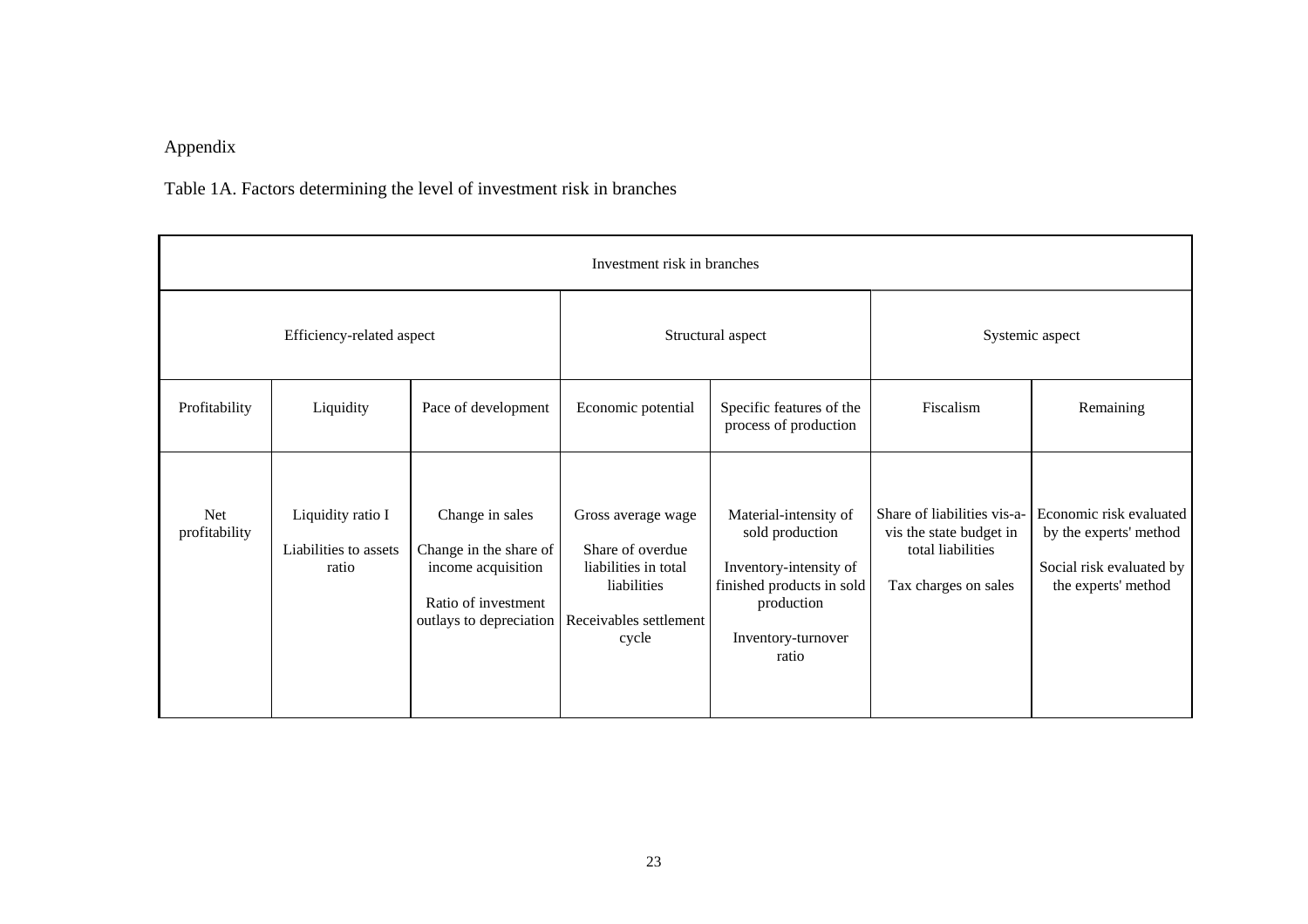| Code  | V <sub>1</sub> | V <sub>2</sub> | V <sub>3</sub> | V <sub>4</sub> | V <sub>5</sub> | V <sub>6</sub> | V <sub>7</sub> | V8    | V9            | V10   | V11   | V12    | V13   | V14   | V15 | V16 | Risk<br>scale |
|-------|----------------|----------------|----------------|----------------|----------------|----------------|----------------|-------|---------------|-------|-------|--------|-------|-------|-----|-----|---------------|
| 11100 | 0,107          | 0,024          | 1.696          | 1,944          | $-0,010$       | 5,000          | 2,083          |       | 0,000 140,799 | 0,084 | 0,137 | 8,137  | 0,041 | 0.123 | 4,5 | 3,5 | 1,251         |
| 11200 | $-0.034$       | 0,002          | 1,266          | 1,810          | $-0,284$       | 0,000          | 1,026          |       | 0,209 223,451 | 0,339 | 0,356 | 1,681  | 0.093 | 0,221 | 3,0 | 3,0 | $-1,354$      |
| 11300 | $-0,066$       | 0,002          | 0,897          | 1,944          | $-0.010$       | 0.000          | 1,026          |       | 0,403 225,268 | 0,454 | 0.190 | 1,825  | 0.081 | 0,220 | 3,5 | 3,0 | $-1,150$      |
| 13100 | 0,049          | 0,005          | 0,616          | 1,199          | $-0,256$       | 0,000          | 0,772          | 0,164 | 88,414        | 0,912 | 0,145 | 2,999  | 0,274 | 0,193 | 3,0 | 3,0 | $-0,979$      |
| 14000 | 0.079          | 0,048          | 0.718          | 1,360          | $-0.002$       | 0,163          | 1,031          | 0.190 | 89,664        | 0,200 | 0.199 | 2,416  | 0.175 | 0.138 | 3,5 | 3,5 | $-0,338$      |
| 15000 | 0,021          | 0,025          | 0,667          | 0,922          | $-0,020$       | 0,004          | 0,733          |       | 0,168 100,075 | 0,519 | 0,135 | 2,192  | 0,127 | 0,147 | 3,3 | 2,5 | $-1,003$      |
| 16100 | 0,067          | 0,023          | 0,433          | 2,407          | 0.042          | 0.697          | 1,400          | 0.060 | 36,778        | 0,247 | 0.121 | 5,481  | 0.124 | 0.093 | 4,0 | 3,0 | 0,108         |
| 17100 | 0,019          | 0,016          | 0,363          | 1,127          | $-0,084$       | 0,059          | 0,745          | 0,059 | 32,498        | 0,161 | 0,131 | 3,949  | 0,039 | 0.091 | 4,0 | 4,0 | $-0,143$      |
| 17200 | 0,021          | 0,029          | 0,653          | 0,903          | $-0.112$       | 0,055          | 0,745          | 0,280 | 93,726        | 0,276 | 0,212 | 1,891  | 0,085 | 0.174 | 3,5 | 4,0 | $-0,685$      |
| 17300 | 0,101          | 0,019          | 0,479          | 1,088          | $-0,021$       | 0,094          | 0,745          | 0,259 | 67,102        | 0,185 | 0,357 | 1,454  | 0.071 | 0.186 | 3,0 | 3,5 | $-1,047$      |
| 18100 | 0,065          | 0,026          | 0,499          | 1,261          | 0.061          | 1,184          | 0,940          | 0,073 | 74,981        | 0,393 | 0.162 | 3,420  | 0.090 | 0,266 | 4,0 | 4,0 | $-0,081$      |
| 18200 | 0,012          | 0,029          | 0,626          | 1,074          | $-0,030$       | 0,052          | 0,940          | 0,052 | 68,780        | 0,539 | 0,078 | 7,915  | 0,112 | 0.132 | 4,0 | 4,0 | $-0,015$      |
| 18300 | $-0,322$       | 0,008          | 0,293          | 1.084          | $-0,365$       | 0.000          | 0,940          | 0.001 | 54,138        | 0,014 | 0,126 | 2,574  | 0.198 | 0.163 | 3,5 | 4.0 | $-0,040$      |
| 19200 | 0,070          | 0,020          | 0,583          | 1,944          | $-0,010$       | 0,277          | 1,422          |       | 0,068 131,832 | 0,347 | 0,126 | 2,024  | 0.024 | 0.173 | 4,0 | 4.0 | $-0,151$      |
| 19700 | $-0,026$       | 0,035          | 0,892          | 0,866          | $-0.085$       | 0,231          | 1,114          | 0,029 | 170,142       | 0,361 | 0.163 | 4,310  | 0.054 | 0.141 | 4,0 | 4.0 | $-0,271$      |
| 21100 | 0,046          | 0,007          | 0,280          | 1,616          | 0,016          | 0,915          | 0,437          | 0,089 | 59,769        | 0,351 | 0,302 | 2,051  | 0.083 | 0.127 | 4,0 | 4,5 | $-0,445$      |
| 21200 | 0,055          | 0,012          | 0,289          | 2,430          | 0.161          | 0,915          | 0,437          | 0,059 | 60,538        | 0,347 | 0,389 | 1,963  | 0.105 | 0.131 | 4,0 | 4,0 | $-0,596$      |
| 22300 | $-0,096$       | 0,008          | 0,955          | 0,204          | $-0,031$       | 0,915          | 0,449          |       | 0,112 700,083 | 0,632 | 0,349 | 0,835  | 0.038 | 0.185 | 4,0 | 4,0 | $-1,669$      |
| 31000 | 0.088          | 0,007          | 0.417          | 1,750          | 0.114          | 7,000          | 0,413          |       | 0,038 122,265 | 0,264 | 0,392 | 1.877  | 0.049 | 0.125 | 3,0 | 4.0 | $-0,546$      |
| 51121 | $-0,025$       | 0,056          | 0,669          | 1,292          | $-0,008$       | 1,797          | 0,717          | 0,000 | 59,390        | 0,642 | 0,088 | 10,164 | 0,056 | 0,457 | 4,0 | 3,0 | $-0,168$      |
| 51122 | $-0.058$       | 0,852          | 0,239          | 1,786          | 0.001          | 0,000          | 0.717          | 0.000 | 4,433         | 0.045 | 0.124 | 8.734  | 0.002 | 0.042 | 3,0 | 4.0 | $-0,038$      |
| 51123 | $-0,015$       | 0,019          | 0,363          | 1,944          | $-0,010$       | 0,631          | 0,717          | 0,000 | 67,055        | 0,723 | 0,258 | 1,954  | 0.024 | 0.061 | 4,0 | 4,0 | $-0,780$      |
| 51300 | $-0.042$       | 0,164          | 0,992          | 1,963          | $-0.182$       | 0,370          | 2,419          | 0.000 | 38,784        | 0,027 | 0.039 | 22,218 | 0.152 | 0.140 | 4,0 | 4.0 | 1,575         |
| 51520 | 0,207          | 0,173          | 1,779          | 12,000         | 0,318          | 0,011          | 0,724          | 0,003 | 112,147       | 0,412 | 0,135 | 6,604  | 0,150 | 0,220 | 3,0 | 3,0 | $-0,436$      |
| 52000 | 0.113          | 0,092          | 0,295          | 1,555          | 0.035          | 0,629          | 1,492          | 0.001 | 45.036        | 0,126 | 0.060 | 17.165 | 0,018 | 0.227 | 5,0 | 5.0 | 1,406         |

Table 2A. Values of indicators in the population of analyzed branches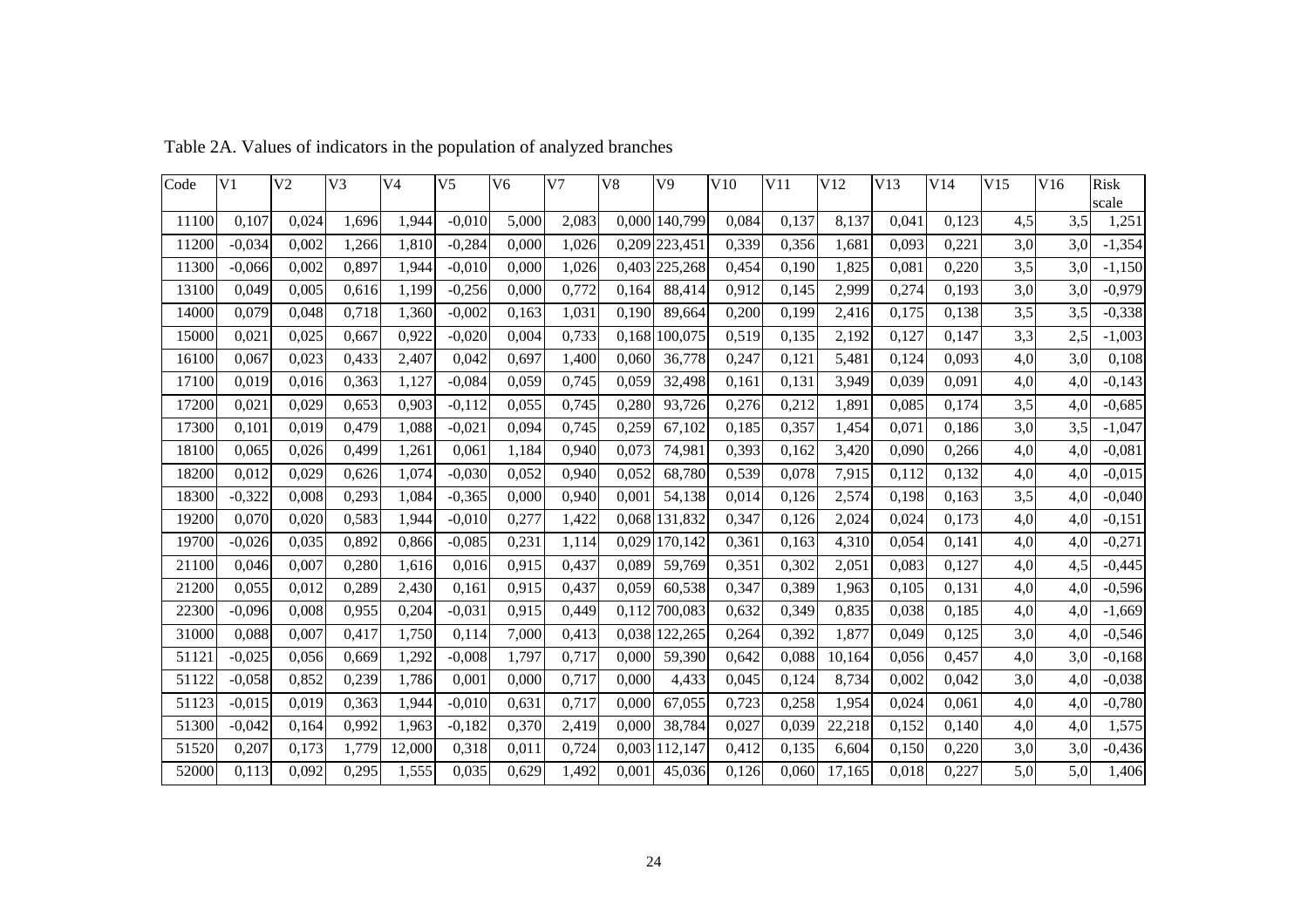| Code  | V <sub>1</sub> | V <sub>2</sub> | V3    | V <sub>4</sub> | V <sub>5</sub> | V <sub>6</sub> | V <sub>7</sub> | V8    | V9            | V10   | V11   | V12    | V13   | V14   | V15 | V16 | Risk     |
|-------|----------------|----------------|-------|----------------|----------------|----------------|----------------|-------|---------------|-------|-------|--------|-------|-------|-----|-----|----------|
|       |                |                |       |                |                |                |                |       |               |       |       |        |       |       |     |     | scale    |
| 61000 | 0,007          | 0,034          | 0,838 | 1,168          | 0,054          | 0,166          | 1,054          | 0,004 | 177,319       | 0,320 | 0,208 | 4,293  | 0,096 | 0,150 | 3,5 | 4,0 | $-0,373$ |
| 63000 | 0,001          | 0,063          | 0,602 | 0,761          | 0,081          | 1,516          | 0,319          | 0,001 | 135,148       | 0,311 | 0,201 | 2,824  | 0,062 | 0,174 | 3,8 | 4,0 | $-0,464$ |
| 66000 | 0,062          | 0,311          | 0,673 | 2,284          | 0,155          | 0,687          | 1,410          | 0,000 | 59,649        | 0,021 | 0,026 | 14,919 | 0,155 | 0,234 | 4,0 | 4,0 | 1,152    |
| 69000 | $-0,055$       | 0,026          | 0,424 | 1,944          | $-0,010$       | 0.915          | 0.915          | 0,040 | 102,138       | 0,003 | 0.013 | 21,575 | 0,074 | 0,061 | 3,5 | 4.0 | 0,688    |
| 71100 | $-0,032$       | 0,041          | 0,471 | 0,992          | 0,259          | 0,915          | 0,466          |       | 0,045 290,987 | 0,487 | 0,052 | 0,613  | 0,023 | 0,496 | 4,0 | 4,0 | $-0,541$ |
| 71120 | $-0,112$       | 0,007          | 0,538 | 3,808          | 0,609          | 0,915          | 0,467          |       | 0,002 259,216 | 0,139 | 0,023 | 1,597  | 0,042 | 0,779 | 3,0 | 4,0 | $-0,354$ |
| 71210 | 0,014          | 0,049          | 0,190 | 0,951          | 0,163          | 0,915          | 0,467          | 0,115 | 70,524        | 0,091 | 0,025 | 1,481  | 0,029 | 0,225 | 4,0 | 4,0 | $-0,073$ |
| 71212 | 0,012          | 0,014          | 0,465 | 0,838          | 0,247          | 0,915          | 0,467          |       | 0,022 399,577 | 0,509 | 0,033 | 0,812  | 0,009 | 0,351 | 4,0 | 4,0 | $-0,674$ |
| 71213 | $-0,379$       | 0,009          | 0,487 | 0,564          | $-0,321$       | 0,915          | 0,467          |       | 0,000 343,990 | 0,021 | 0,068 | 1,065  | 0,009 | 0,171 | 3,0 | 4,0 | $-0,920$ |
| 71240 | $-0,100$       | 0,018          | 0,304 | 0,567          | 0,073          | 0,915          | 0,467          |       | 0,006 185,131 | 0,319 | 0.067 | 0,997  | 0,050 | 0,335 | 3,8 | 4,0 | $-0,418$ |
| 71311 | 0,115          | 0,061          | 0,226 | 0,442          | $-0,129$       | 0,915          | 0,467          | 0,007 | 26,767        | 0,182 | 0,011 | 5,994  | 0,185 | 0,369 | 4,0 | 4,0 | 0,461    |
| 71320 | $-0,173$       | 0,012          | 0,167 | 0,619          | $-0,308$       | 0,915          | 0,467          | 0,005 | 77,944        | 0,394 | 0,148 | 0,903  | 0,087 | 0,275 | 3,7 | 4,0 | $-0,553$ |
| 81000 | $-0,081$       | 0,025          | 0,433 | 1,194          | 0,268          | 0,000          | 0,364          |       | 0,020 297,442 | 0,348 | 0,280 | 0,882  | 0,040 | 0,398 | 3,5 | 4,0 | $-1,034$ |
| 82000 | 0,045          | 2,460          | 0,155 | 0,237          | 0,134          | 0,000          | 1,624          | 0,000 | 32,959        | 0,000 | 0,179 | 5,279  | 0,129 | 0,223 | 4,6 | 5,0 | 1,590    |
| 84000 | 0,178          | 4,954          | 0,193 | 1,297          | 0,243          | 9,000          | 1,815          | 0,000 | 3,603         | 0,000 | 0,052 | 18,647 | 0,644 | 0,318 | 4,3 | 4,8 | 1,136    |
| 85000 | 0,070          | 0,138          | 0,770 | 1,083          | 0,063          | 0,064          | 1,546          | 0,001 | 46,254        | 0,394 | 0,076 | 7,040  | 0,342 | 0.179 | 4,2 | 4,5 | 0,998    |
| 87100 | $-0,075$       | 0,092          | 0,568 | 3,352          | $-0,234$       | 0,000          | 1,815          | 0,654 | 61,049        | 0,336 | 0,475 | 1,095  | 0,006 | 0.066 | 4,0 | 4,5 | $-0,886$ |
| 87400 | 0,040          | 0,313          | 1,563 | 6,000          | 0,034          | 0,000          | 0,503          | 0,000 | 57,130        | 0,000 | 0.037 | 25,266 | 0,281 | 0,110 | 4,0 | 3,8 | 1,235    |
| 90100 | $-0.056$       | 0,108          | 0,230 | 8,000          | 0,032          | 0,000          | 0,851          |       | 0,810 118,781 | 0,189 | 0,097 | 1,205  | 0,013 | 0,090 | 4,2 | 4,0 | $-0,723$ |
| 90200 | $-0,343$       | 0,016          | 0,959 | 0,747          | $-0,189$       | 0,022          | 1,146          |       | 0,001 241,119 | 0,432 | 0,193 | 4,629  | 0,071 | 0,200 | 4,0 | 4,0 | $-0,509$ |
| 90300 | 0,035          | 0,307          | 0,762 | 1,911          | $-0,121$       | 0,000          | 1,240          | 0,003 | 44,334        | 0,017 | 0,043 | 20,376 | 0,257 | 0,242 | 4,2 | 4,0 | 1,403    |
| 91500 | 0,080          | 0,014          | 0,538 | 1,859          | 0,097          | 0,000          | 1,411          | 0,000 | 65,161        | 0,525 | 0,123 | 5,057  | 0,124 | 0,152 | 4,0 | 5,0 | 0,342    |
| 91600 | 0,103          | 0,225          | 0,644 | 1,644          | $-0,121$       | 0,007          | 1,411          | 0,000 | 38,014        | 0,061 | 0,039 | 15,958 | 0,360 | 0,277 | 4,8 | 5,0 | 1,919    |
| 92200 | $-0,005$       | 0,654          | 0,409 | 2,363          | 0,010          | 0,075          | 0,915          | 0,000 | 10,061        | 0,000 | 0,072 | 12,137 | 0,173 | 0,178 | 4,0 | 5,0 | 1,118    |
| 93611 | $-1,315$       | 0,729          | 0,839 | 2,088          | 0,274          | 0,000          | 0,915          | 0,000 | 56,551        | 0,000 | 0,249 | 3,647  | 0,047 | 0.095 | 2,5 | 4,0 | $-0,882$ |
| 93612 | $-0,267$       | 0,127          | 0,078 | 0,424          | $-0,334$       | 0.012          | 0,915          | 0,000 | 9,438         | 0,145 | 0,069 | 8,608  | 0,034 | 0,199 | 3,0 | 4,0 | $-0,188$ |